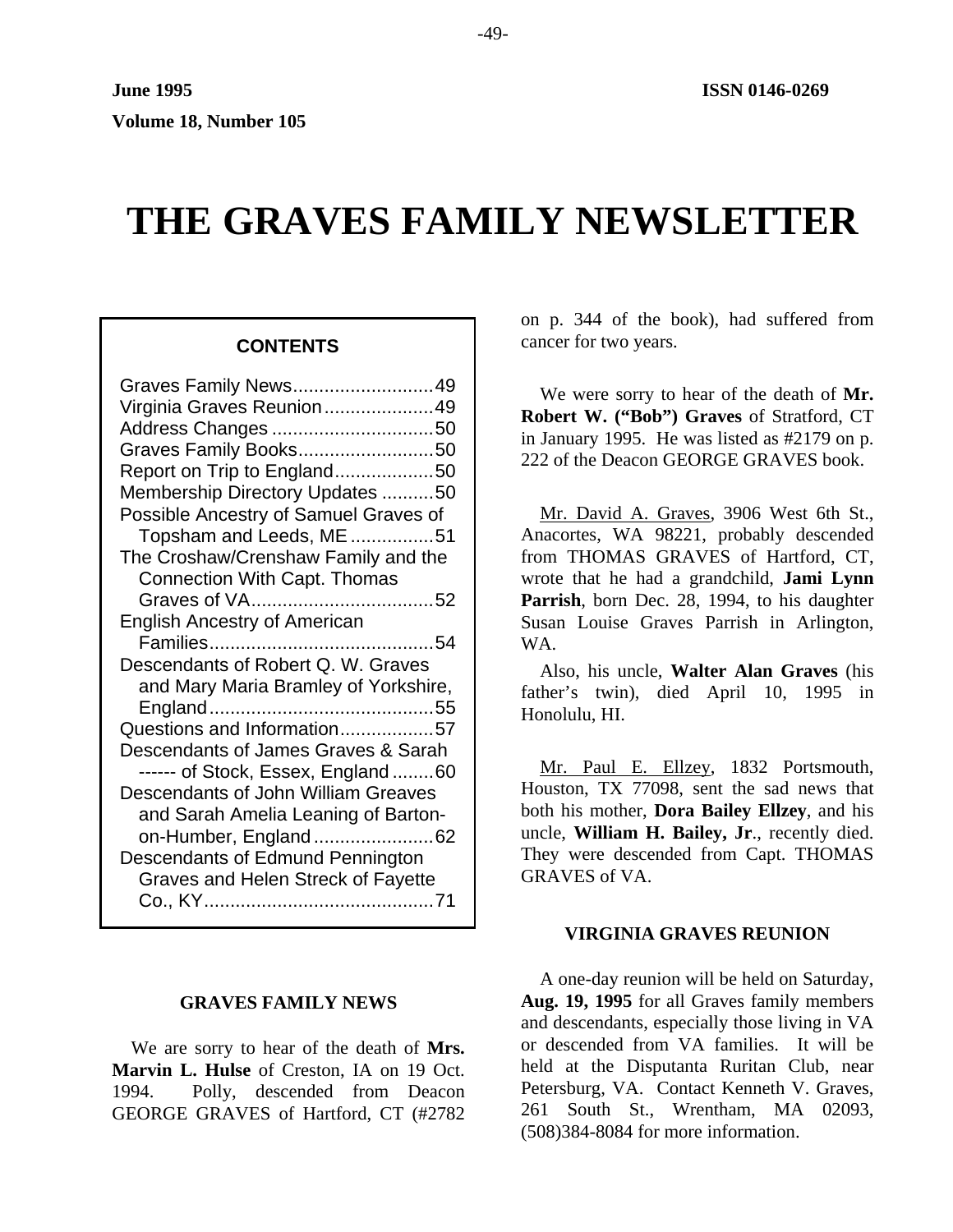#### **ADDRESS CHANGES**

Mrs. Louise F. Wilcox of El Reno, OK, descended from RICHARD GRAVES of VA & IL, and WILLIAM GRAVES and Elizabeth Nunnelly of Pulaski Co., KY, has a new address: P.O. Box 666, El Reno, OK 73036.

Mrs. Joan L. Vanderhoof, descended from JOHN GRAVES of Frederick Co., VA, has moved from Silver Spring, MD to 3301 Viola Way, Bumpass, VA 23024.

Mr. David A. Graves, probably descended from THOMAS GRAVES of Hartford, CT, has moved from Everett, WA to 3906 West 6th St., Anacortes, WA 98221.

#### **GRAVES FAMILY BOOKS**

*Graves Families of Randolph Co., NC* will be ready about the middle of this year.

Targeted for late 1995 is *John Graves of Concord, MA. John Graves of Frederick Co., VA* is now targeted for early 1996.

It appears that the book on *Capt. Thomas Graves of VA* will be ready in 1997.

Ancestry: unknown **\$20/year in U.S. and Canada. \$30/year for other countries (air mail). Foreign memberships must be paid by money order in U.S. dollars. All back issues (1976-present) are available at current price.** 

**Newsletter only available to individuals as part of Graves Family Association membership.** 

**Published by: THE GRAVES FAMILY ASSOCIATION 261 South St., Wrentham, MA 02093** 

**Newsletter Editor: Kenneth Vance Graves (508)384-8084 Treasurer: Elaine Tobias, Overland Park, KS**

## **REPORT ON TRIP TO ENGLAND**

Our tour of England, May 20-June 1, was a fantastic experience for all of us! There was not time to prepare a full report in this issue, but look for lots of details in the August newsletter.

A video of the tour was taken and will now be edited. You will be notified in the newsletter as soon as it is available.

#### **MEMBERSHIP DIRECTORY UPDATES**

*New Members*  ADDINGTON, Mrs. Waneta I. 345 Green St., Tipton, IN 46072-1231 Ancestry: James Graves of Cambridgeshire, England

ALLISON, Mr. and Mrs. Lemuel C. 5231 Range Drive, Pittsburgh, PA 15236-2846 Ancestry: John Graves of Concord, MA

ASTON, Mrs. Mary Bettye 5101 Sanger Ave., Apt. 415, Waco, TX 76710 Ancestry: Susannah Graves and Nathan Clampett of TN

CLEMONS, Ms. Marna L. 2216-B Huntington Lane, Redondo Beach, CA 90278- 4311 Ancestry: John Graves and Sarah ------ of VA & OH

CULPEPPER, Mrs. Vicki McGlaun 125 Valley Drive, Cataula, GA 31804 Ancestry: Capt. Thomas Graves of VA (via #3065 in Robert Graves book)

FOORD, Mrs. Kathryn F. 13312 Pepperwood Ave., Bellflower, CA 90706-2044

GOODLOE, Mr. R. Reams P.O. Box 942, Ormond Beach, FL 32175 Ancestry: unknown

GRAVES, Mr. Chester H., III 12128 Folkstone Dr., Herndon, VA 22071 Ancestry: Thomas Graves of England, Canada & VT

GRAVES, Mr. Donald W. 1836 Beach Drive, Box 92, Gulfport, MS 39507-1513 Ancestry: Capt. Thomas Graves of VA, via  $John<sup>2</sup>$ , Thomas<sup>3</sup>, John<sup>4</sup>, John<sup>5</sup>, Thomas<sup>6</sup>, Lewis<sup>7</sup>

GRAVES, Lt. Col. James A.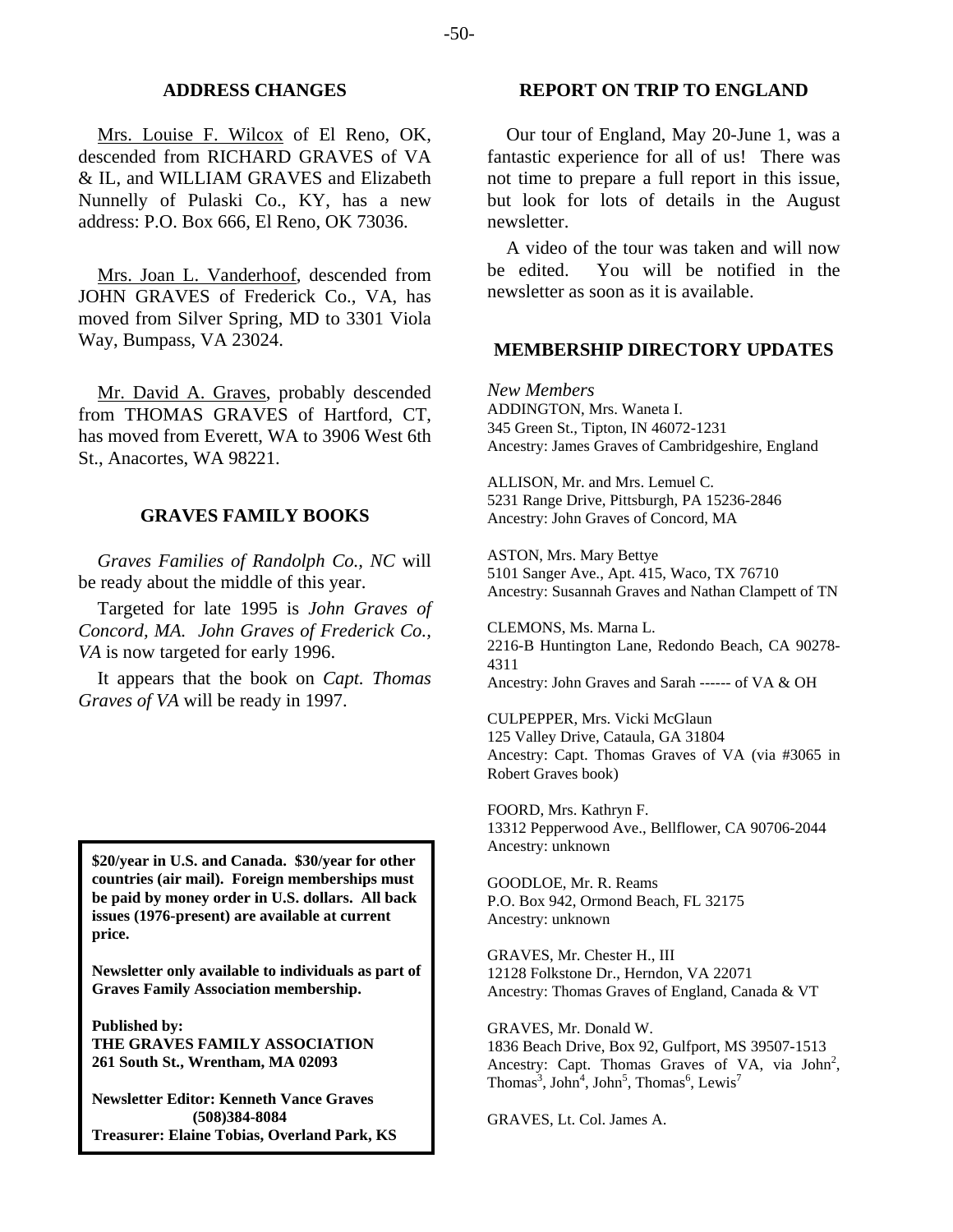3341 Meyer Place, Cincinnati, OH 45211 Ancestry: John Graves and Sarah Catherine Noble of MD & KY

GRAVES, Mr. Marvin Heath, Sr. 1735 Cincinnati Pike, Georgetown, KY 40324-8944 Ancestry: unknown

GREAVES, Mrs. Walker R. 412 Lakeview Drive, Mobile, AL 36695 Ancestry: William Greaves and Susanna ------ of Whitfield, Northamptonshire, England

GREER, Mr. John D., Sr. P.O. Box 11997, Houston, TX 77293 Ancestry: Capt. Thomas Graves of VA, via #3337 in Robert Graves book

HARRIS, Mrs. Celia D. 7701 Hardeson Rd. #58, Everett, WA 98203 Ancestry: Thomas Graves of Hartford, CT (#6634)

HOSE, Mrs. Garnett Graves 1127 Clauson Rd., Richmond, VA 23227-1231 Ancestry: Capt. Thomas Graves of VA, via Thomas<sup>2</sup>, William<sup>3</sup>, William<sup>4</sup>, William<sup>5</sup>, Arthur<sup>6</sup>

JACOBUS, Mrs. Rosetta A. 4245 West Dickman, Apt. 2D, Springfield, MI 49015 Ancestry: Capt. Thomas Graves of VA, via John<sup>2</sup>, Thomas<sup>3</sup>, John<sup>4</sup>, Thomas<sup>5</sup>, Rice<sup>6</sup>, Elizabeth<sup>7</sup> m. Uriah Tate

JORDAN, Mrs. Lynn Graves 5040 Dovecote Dr., Nashville, TN 37220 Ancestry: unknown

LEAVENWORTH, Mrs. Naneen 1818 Wilson Ave., Arcadia, CA 91006 Ancestry: Capt. Thomas Graves of VA, via Thomas<sup>5</sup> m. Ann Davenport, Thomas<sup>6</sup>, John C.<sup>7</sup>, Mary Cloud<sup>8</sup> m.

# **POSSIBLE ANCESTRY OF SAMUEL GRAVES OF TOPSHAM & LEEDS, ME**

On p. 86, 1994 GFNL, there was a genealogy for Samuel Graves who married Rebecca Young. They lived in Leeds, Androscoggin Co., ME. There was also a genealogy for Lindley Graves, son of Samuel Graves, on pp. 104-108, 1994 GFNL, and a query for this family on p. 13, 1995 GFNL.

William W. $8$  Graves, and Rice<sup>6</sup>, Benjamin<sup>7</sup>, William  $W<sup>8</sup>$ 

LIVELY, Mrs. Mary H. 8101 Sherry Lynn Court, Louisville, KY 40228-1841 Ancestry: Capt. Thomas Graves of VA, via Verlinda<sup>2</sup> m. William Stone

POWELL, Mr. Nicholas C. 1922 Lincoln Ave., Halethorpe, MD 21227 Ancestry: Capt. Thomas Graves of VA, via  $John<sup>2</sup>$ ,  $\text{Ralph}^3$ ,  $\text{Ralph}^4$ , Henry White<sup>5</sup>, son<sup>6</sup>, Thomas<sup>7</sup>, William<sup>8</sup>, Daniel<sup>9</sup>, Preston Jackson<sup>10</sup>

WARREN, Mr. Monroe 633 Azalea Dr., Rockville, MD 20850 Ancestry: Capt. Thomas Graves of VA, via Francis<sup>2</sup>, Thomas<sup>3</sup>, John<sup>4</sup>, Isaac<sup>5</sup>, Lewis Holladay<sup>6</sup>, James Richard<sup>7</sup>, Lewis William<sup>8</sup>

WEBB, Mrs. Carol Jean 3712 Modlin, Mesquite, TX 75150 Ancestry: George William Graves of GA, MS & TX

WHEATON, Mrs. Cherl A. 9501 Evandale Drive, St. Louis, MO 63123 Ancestry: Louisa Graves and John W. N. Page of VA & MO

WILSON, Mrs. Frances Graves P.O. Box 218, Barboursville, VA 22923 Ancestry: Capt. Thomas Graves of VA, via Francis<sup>2</sup>, Thomas<sup>3</sup>, John<sup>4</sup>, Isaac<sup>5</sup>, Claiborne<sup>6</sup>, Charles Tandy<sup>7</sup>

YOUNG, Mr. Hal

120 Baldwin Lane, Port Ludlow, WA 98365-9615 Ancestry: Capt. Thomas Graves of VA, via Katherine<sup>2</sup> m. Thomas Sprigg, Sarah Sprigg<sup>3</sup>, Sarah Peerce<sup>4</sup>, Margaret Beall<sup>5</sup>, Sarah Odell<sup>6</sup>, and Rear Adm. Thomas Graves (#2120)

It was previously thought that this family was probably from New Brunswick or Nova Scotia, or possibly even from Scotland. It now appears that the family is descended from SAMUEL GRAVES of Lynn, MA, as follows: Samuel<sup>1</sup>, Mark<sup>2</sup>, Abraham<sup>3</sup>, William<sup>4</sup>, Joseph<sup>5</sup>, Samuel<sup>6</sup> (or Joseph<sup>6</sup>). The family of Joseph<sup>5</sup> (#155) is discussed on pp. 46-47 of the Samuel Graves book.

The reason that the possible 6th generation descendant is listed as either Samuel or Joseph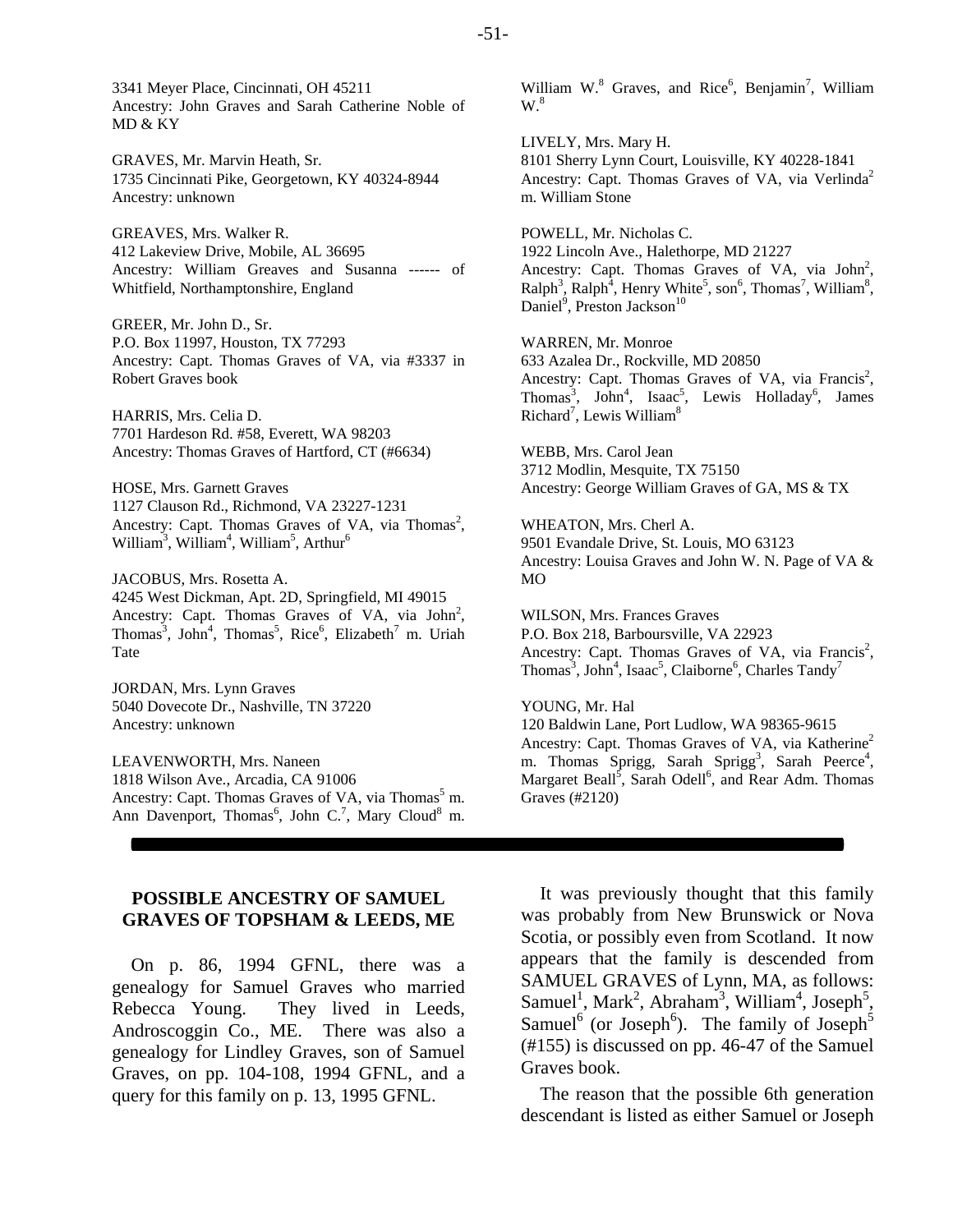-52-

is that the death certificate of the Samuel Graves who married Rebecca Young showed his name as Joseph. Also, Joseph<sup>6</sup> is credited with 4 children, the number that Samuel supposedly had. The 4 children of Samuel Graves and Rebecca Young were: Lindley, b. 1823, Rachel, b. 1825, Cynthia, b. 1827, and Edward Young, b. 1829.

The family of Joseph<sup>5</sup> moved from Falmouth (next to Portland on the map on the right) to Topsham, where some of them continued to live. Joshua<sup>6</sup> moved to Wayne, ME (next to Leeds), and Nathaniel<sup>6</sup> lived in Litchfield, ME (very near Leeds) before moving to Guilford, ME. Also, 2 of the sons of Nathaniel married women named Young (not known whether they were related to Rebecca). Many of the descendants moved to Bangor and vicinity. This part of the family is shown in the chart below.

In conclusion, it looks very likely, based on circumstantial evidence, that Samuel Graves who married Rebecca Young was a son of Joseph<sup>5</sup>. To prove that, we need to learn more about Joseph<sup>6</sup> and Samuel<sup>6</sup>, including their ages and the interactions between the family





members. Censuses, land records, wills, probate records, and other records need to be searched.

# **THE CROSHAW/CRENSHAW FAMILY AND THE CONNECTION WITH CAPT. THOMAS GRAVES OF VA**

This discussion is based on an article written by Mrs. Mary Ann Piper, 2469 Wayfarer Court, Chapel Hill, NC 27514. She is descended from Capt. Thomas Graves of VA via Thomas<sup>5</sup> m. Ann Davenport, Thomas<sup>6</sup>, Bartlett O.<sup>7</sup>, Henry Bartlett<sup>8</sup>, William Henry<sup>9</sup>. William Lane $10$ , Frances Laura<sup>11</sup> Graves m. Martin Stapleton Bodine,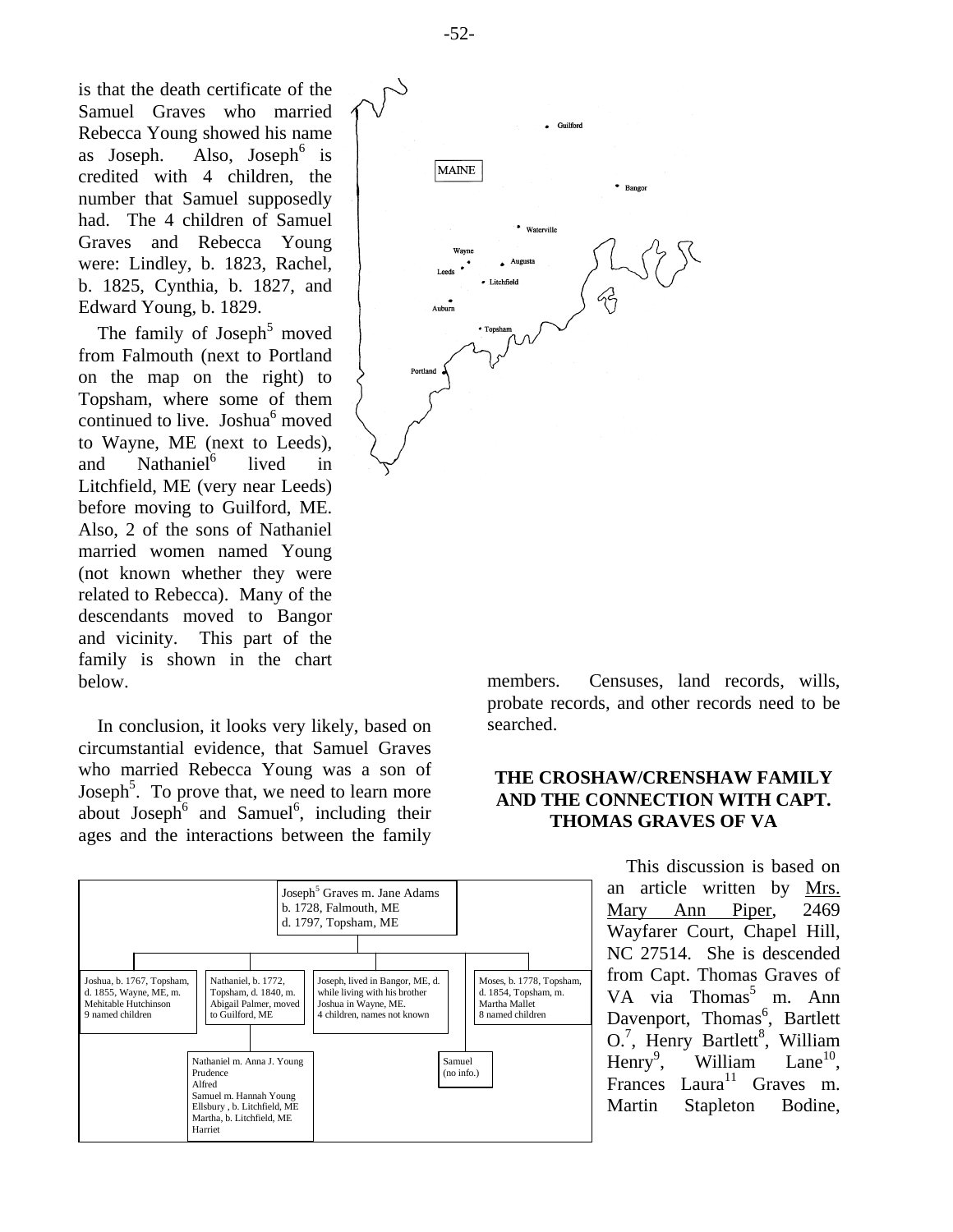Mary Ann<sup>12</sup> Bodine m. R. Lawrence Piper.

The Croshaw family is of special interest because it may be a key to the ancestry of Capt. Thomas Graves. See the previous article on p. 81, 1994 GFNL.

Capt. Raleigh Croshaw, Gentleman, arrived in Oct. 1608 in Jamestown, VA, with Thomas Graves, Gentleman, and others, as part of the second supply. In his *Narratives of Early Virginia*, Capt. John Smith alluded on numerous occasions to the helpful role Capt. Croshaw played during the struggles against Indians of the Powhatan Confederation.

Capt. Raleigh Croshaw died in 1624. His sons are believed to be Major Joseph Croshaw, Capt. Richard Croshaw, and Noah Croshaw. The first two lived in York Co., VA, and had both died by 1667. Noah apparently died before they did, and Joseph seems to have had a part in settling his estate.

York Co., VA land grants include: 1649, Joseph Croshaw granted 1350 acres. 1649, Richard Croshaw granted 750 acres 1651, Joseph Croshaw granted 750 acres 1652, Joseph Croshaw granted 1750 acres

1653, Joseph Croshaw granted 700 acres

Joseph Croshaw was a barrister, believed to have been trained in England. Apparently his father, Capt. Raleigh Croshaw, also had been a barrister there before he emigrated.

# Evidence that the Crenshaw name evolved from Croshaw

There have been variant spellings of the name of Croshaw, but the descendants of immigrant Raleigh Croshaw of York Co. are easy to trace, even though the name was at times spelled Granshaw, Cranshaw and Crenshaw.

In early York Co. deeds the name was spelled "Crotia", which no doubt was the phonetic spelling, for it is, and has been, the custom of the British to accent first syllables and "swallow" second syllables, as with the word "Yorkshire".

Register of the Virginia Land Office, Patent Book 6, p. 82, has the earliest spelling of the name as Crenshaw in 1667 when a patent was issued Oct. 9 of that year to William Wickman for land in Accomac Co. and the assignment of Thomas Crenshaw and Ed Crenshaw as headrights.

The Crenshaws in Hanover, Goochland and adjacent counties used the same given names as the Croshaws of York Co. Benjamin, Richard, Joseph, Thomas, Isaac, John, Nathaniel and William were to be found frequently as descendants spread over many Virginia counties before 1800: Albemarle, Amelia, Campbell, Hanover, King William, Louisa, Isle of Wight, Lunenburg, and New Kent.

To show their descent from Capt. Raleigh Croshaw, it is necessary to list his children, grandchildren, and some of his great-grandchildren.

Raleigh Croshaw's son, Joseph<sup>2</sup>, married 5 times. His children were Mary, Unity, Rachel, Ursula, Benjamin, and Joseph Jr.

Mary<sup>3</sup> Croshaw m(1) Henry White, m(2) Thomas Tailor. The White children were Henry, Mary, Margaret, Ann, Unity, Rebecca, Joseph and William. Unity<sup>4</sup> White married her first cousin, Ralph Graves.

Unity<sup>3</sup> Croshaw married Col. John West, son of Governor John West, who was a brother of Thomas West, Lord De La Warr.

Rachel<sup>3</sup> Croshaw married Ralph Graves, a grandson of Capt. Thomas Graves, in 1652.

Ursula<sup>3</sup> Croshaw married Col. Nathaniel West, son of Col. John West Jr.

Raleigh Croshaw's son, Richard<sup>2</sup>, was born in 1622 and died in 1667. He married Elizabeth whose last name may have been Rice. Their children were Benjamin, Elizabeth, Rachel and Margaret. His will, dated 1667, was recorded in York Co.

Elizabeth<sup>3</sup> Croshaw married Rice Jones of York Co., and her sister Rachel<sup>3</sup> married John Walker of King William Co. In a York Co. Court Order, 24 Sept. 1697, the two sisters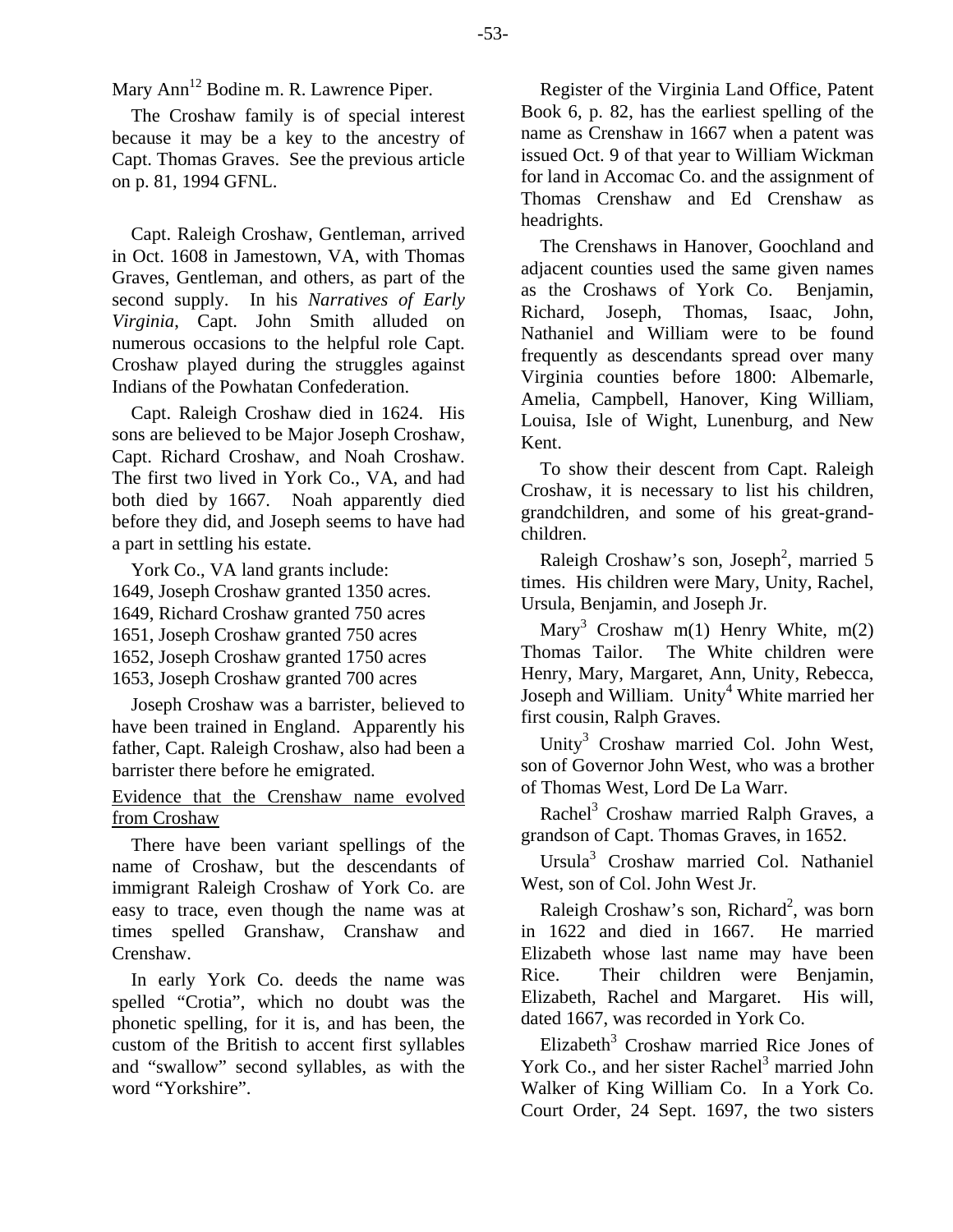were ordered to divide their land because of a petition of Edmund Jennings stating that he had purchased one moyety (half part) of 200 acres in the parish of Maston alias Bruton, joining on the Indian field and "now in the occupation of Robert West, formerly belonging to Mr. Richard Crotia and now the right in fee thereof belonging to Elizabeth, widow of Rice Jones, late of this county, and Rachell, wife of John Walker of the parish of St. Stevens in the county of King and Queen, Gent., sisters and coheiress of Benjamin Crotia, son of Richard Crotia etc."

After the death of Capt. Richard Croshaw, his widow married Capt. Martin Palmer. He is a vital link in proof that the Croshaw name became Crenshaw.

Deed Book, York Co., 6, p. 66, abstracted in the Edward Pleasants Valentine Papers: Capt. Martin Palmer was appointed administrator of the estate of Benjamin Croshaw, decd., son of Capt. Richard Croshaw, decd., in the right of said Martin Palmer's wife. June 25, 1677.

Dec. 24, 1675. "It is ordered that Capt. Martin Palmer remove no estate of this county till such time as he shall have given security etc. for the orphans of Benjamin Croshaw." This indicates that Benjamin Croshaw had married and had children, since his two sisters could scarcely have been called his orphans. Were two of them Thomas Crenshaw and Ed Crenshaw, headrights of Accomac Co.?

Edward Pleasants says in vol. 4 of his Valentine Papers: "The Crenshaw family had its Virginia origin in New Kent and King William counties." He never realized that when the Crenshaws appeared, the Croshaws disappeared from records. The conclusion is inescapable; there was just a little difference in the spelling of their names. The pronunciation of the two forms probably differed but slightly.

Croshaw/Crotia/Carnshaw/Grandshaw/ Cranshaw/Crenshaw, however the name was spelled, it was closely associated with the York Croshaws or their connections by marriage: Thomas West, Martin Palmer, John Walker, and Elizabeth Croshaw Palmer. It is

evident that they lent their support to various individuals having some form of the name.

There are other indications of a relationship between the Croshaws and Crenshaws. They all moved first to New Kent Co. and then to St. John's Parish in King William Co. Their cousins, the Blackwells, settled nearby.

Mrs. Piper cites numerous other documents to show the Croshaw descendants and establish that the Crenshaws were of the same family.

# **ENGLISH ANCESTRY OF AMERICAN FAMILIES**

Thomas Graves of England, Canada & VT (gen. 287) was discussed on pp. 29-30, 1993 GFNL, and p. 88, 1984 GFNL. He may have been a Sir Thomas Graves, or his father may have been of the English nobility. He supposedly emigrated to Canada, and then to VT. He married Julia ------, and was supposedly disinherited because she was Catholic. He died in 1884 in Winooski, VT. Two of his children were Edward Maximillian Graves, and Augustus Adolphus Graves (b. 1840, m. Mary Elizabeth LeClair).

It appears likely that this Thomas Graves was descended from the English family of Yorkshire and Mickleton Manor, Gloucestershire, England (gen. 68). Admiral Thomas Graves (1725-1802) was the British Admiral in command of the British naval forces whose defeat led to the surrender of Gen. Cornwallis in the Rev. War. He was later elevated to the peerage as Lord Graves, Baron of Gravesend, Co. Londonderry, Ireland. The eldest son of Lord Graves was Thomas North Graves, 2nd Baron Graves. Thomas North Graves had a son Adolphus, and the names Adolphus and Augustus were used several times in this part of the family. It seems likely that Thomas Graves of VT was either a son or a grandson of Thomas North Graves.

John Greaves of St. Mary's Co., MD (gen. 247) was probably descended from William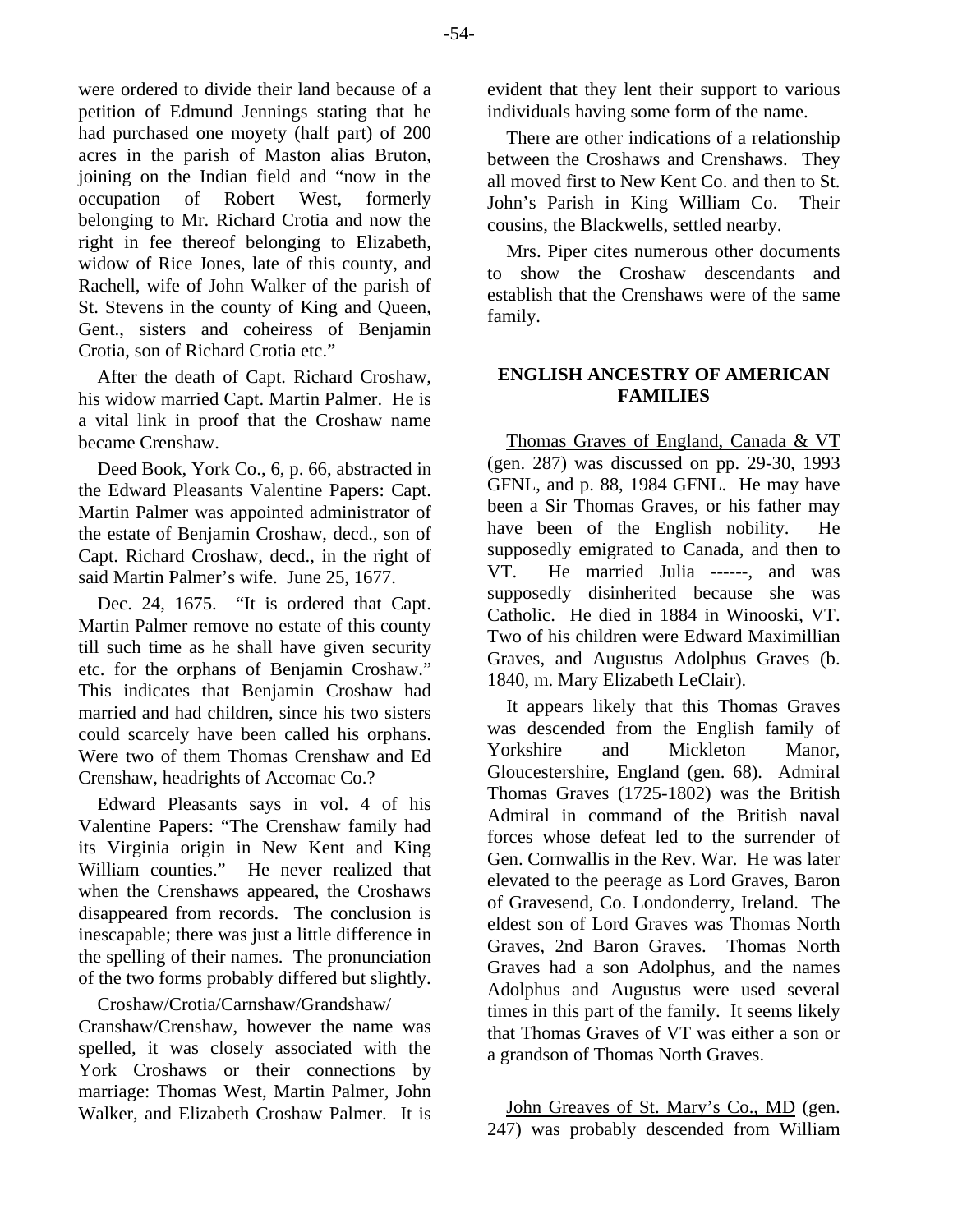William Greaves had a son, John Greaves, who was executor of his father's will. William also had a daughter, Catherine Greaves, who married Hugh Benson of St. Clement's Bay, St. Mary's Co., MD. It is possible that John Greaves of MD was William's son, John, but more likely (based on my estimate of his birth as 1780-1790) he was a grandson. The mention in the will of John of MD of a right to an estate in England probably referred to the estate of William Greaves.

It has also been believed that John Greaves of MD might have been a son of Rear Adm.

# **DESCENDANTS OF ROBERT QUARTON WILKINSON GRAVES AND MARY MARIA BRAMLEY OF YORKSHIRE, ENGLAND**

The following genealogy (#331) is based on information originally provided by Dr. Thomas A. Graves, Jr., 2305 West 11th St., Wilmington, DE 19805-2605. Dr. Graves was president of the College of William and Mary, Williamsburg, VA, 1971-1985 (see p. 3, 1990 GFNL), and more recently was Director, Winterthur, Wilmington, DE. It is interesting to see the likely connection with a couple of other Graves/Greaves families of Yorkshire.

# GENERATION 1

Robert Quarton Wilkinson Graves (1) was born in York, Yorkshire, England, and died in 1901 in Olean, Cattaraugus Co., NY. He married Mary Maria Bramley. She was born in Selby, Yorkshire, England, and died in Silver Creek, NY. They were in Toronto, Canada by 1886 when their son, Thomas Ashley Graves, was born.

Thomas Graves of Thanckes, Cornwall, England, who was born in 1680. This Thomas Graves was the father of Adm. Thomas Graves (1725-1802) mentioned in the previous section, descended from the family of Yorkshire and Mickleton. This connection now seems less likely.

Graves families from Ireland. The Graves/ Greaves families of Ireland are generally believed to have come originally from England. In addition to families that are known to have come to America from Ireland, it is believed that the Quaker family descended from Thomas Graves of New Castle Co., DE, and certain other families who were associated with the Dixon family were also from Ireland. Some of this latter group settled in Canada.

It is likely that this Graves family is related to that of John Graves, farmer, who married Susanna Hinsley in 1820, and lived in Carlton, subdistrict of Snaith, Yorkshire (genealogy #113). Among other children, they had James Graves, born 14 May 1826 in Carlton, married Marianne (shortened to Maria) Bramley on 6 Feb. 1849 at Snaith. She was daughter of Capt. Thomas Bramley (mariner and coal merchant) and Maria Miller, and sister of Thomas Bramley, Jr., who married Hannah Ramskill Greaves in 1849 at Knottingley, Yorkshire. Hannah's parents were William Greaves and Sarah Burland (genealogy #114), married in Pontefract, Yorkshire. James and Maria Graves emigrated to Australia after 1857, and at least two of their children went to the U.S. The map on the next page shows how close the families lived to each other.

Children - Graves

- 2. Beatrice Graves, b. 1885, d. 1903.
- 3. Thomas Ashley Graves, b. 22 July 1886, m. Esther Brittain, 22 Nov. 1921, d. 18 Feb. 1971.
- 4. Frank W. Graves, b. 27 Aug. 1889, m. Marjorie Thornton.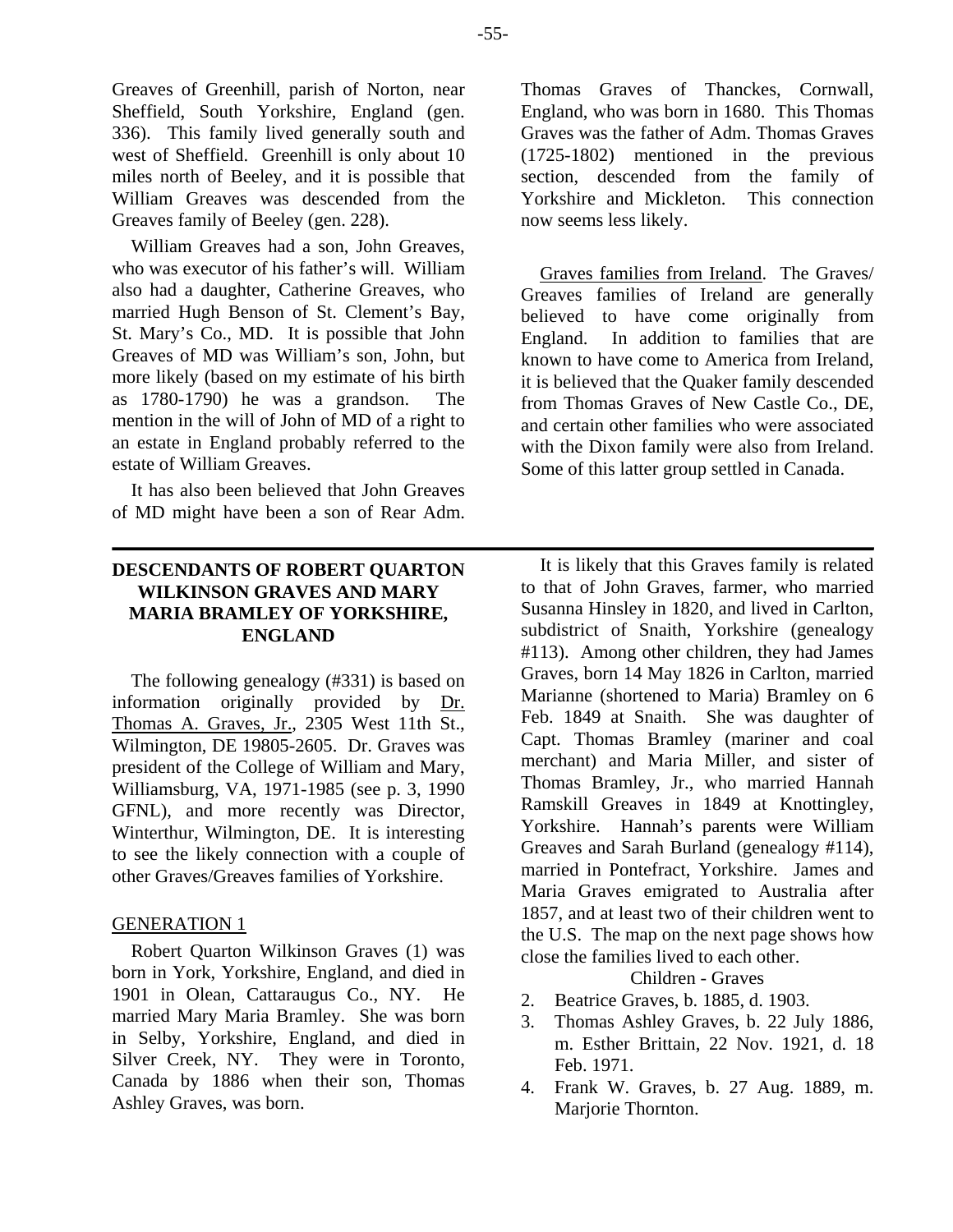

This map of part of Yorkshire shows how close Pontefract, Knottingley, Snaith, Carlton,

Selby and York are to each other. Pontefract (located at A3 on the map) is only about 12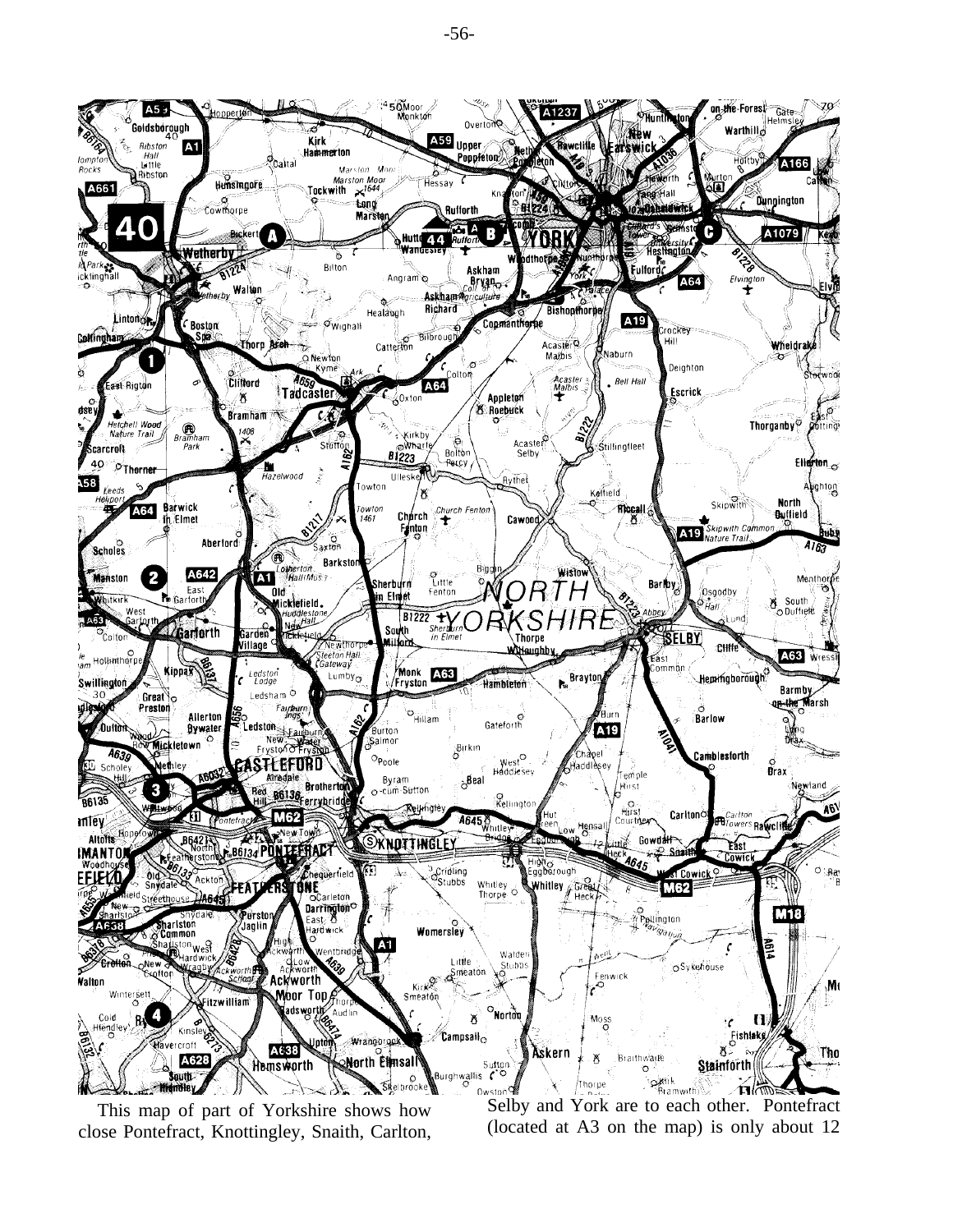miles from Snaith (at C3), Selby is only about 7 miles north of Snaith, and York is only about 19 miles north of Snaith.

#### GENERATION 2

Thomas Ashley Graves (3) was born 22 July 1886 in Toronto, Ontario, Canada, and died 18 Feb. 1971 in Norwalk, CT. He was living in New Canaan, CT, at the time of his death, and was a retired mining engineer. He married Esther Brittain, daughter of Alfred Brittain and Louisa Minerva Tibbals, on 22 Nov. 1921 in Batavia, NY. She was born 5 Feb. 1897 in Newark, Wayne Co., NY. She supplied much of the information for the basis of this genealogy.

Their first 2 children were born in Buffalo, NY, and the third in Stamford, CT.

Children - Graves

- 5. Mary Louisa Graves, b. 28 June 1923, m. Donald McLeod Lay, 24 July 1943.
- 6. Thomas Ashley Graves, Jr., b. 3 July 1924, m(1) Anne Williams, 7 Sept. 1946, m(2) Zoe Ann Wasson, 12 June 1962.
- 7. Elizabeth Ann Graves, b. 1 July 1919, probably never married.

Frank W. Graves (4) was born 27 Aug. 1889. He married Marjorie Thornton.

#### Children - Graves

8. Judith Ann Graves, married. Divorced. No children.

#### GENERATION 3

Mary Louisa Graves (5) was born 28 June 1923 in Buffalo, NY. She married Donald McLeod Lay, son of Donald McLeod Lay and Hazel Connell, on 24 July 1943 in New Canaan, CT. He was born 20 Sept. 1915. They were divorced in March 1974 in Haiti.

Children - McLeod

- 9. Robert McLeod Lay, b. 19 July 1944 (Lakehurst, NJ), m. Clare Eddy.
- 10. Marcia Ann Lay, b. 3 July 1946, m. Thomas Alton Gustafson.
- 11. Richard Brittain Lay, b. 9 Aug. 1950 (Hartford, CT), m. Ann Richmond Seelye.

12. John Thomas Lay, b. 18 Jan. 1955 (Hartford, CT), may not have married.

Thomas Ashley Graves, Jr. (3) was born 3 July 1924 in Buffalo, NY. He first married Anne Williams, daughter of Marshall Henry Williams and Henrietta English, on 7 Sept. 1946 in New Haven, CT. She was born 20 July 1927 in New Haven. They were divorced in March 1962. All three of their children were born in Boston, MA.

He secondly married Zoe Ann Wasson, daughter of Elgin Emerson Mott Wasson and Grace Benton Channell, on 12 June 1962 in St. Louis, MO. She was born 20 May 1935 in Toronto, Ontario, Canada. Both their children were adopted, each at the age of one month.

Children - Graves, by Anne Williams

- 13. Thomas Ashley Graves, III, b. 4 Oct. 1951.
- 14. Stephen Dana Graves, b. 11 Dec. 1956.
- 15. Mary English Graves, b. 22 May 1958. Children - Graves, by Zoe A. Wasson
- 16. Andrew Tibbals Graves, b. 17 May 1966 (San Jose, CA). Adopted.
- 17. Elizabeth Bramley Graves, b. 18 Oct. 1967 (Boston, MA). Adopted.

#### GENERATION 4

Marcia Ann Lay (10) was born 3 July 1946 in Stamford, CT. She married Thomas Alton Gustafson.

Children - Gustafson

18. Timothy Brittain Gustafson, b. 8 Feb. 1976,

#### **QUESTIONS AND INFORMATION**

#### *MISCELLANEOUS GRAVES FAMILIES*

Ms. Marna L. Clemons, 11045 Evening Creek Dr. East, San Diego, CA 92128-4011, is looking for information on her g-g-g-grandfather, GEORGE W. GRAVES, b. 6 Dec. 1840, OH, d. 26 Sept. 1898, IA, buried Villisca Cem., Montgomery Co., IA. He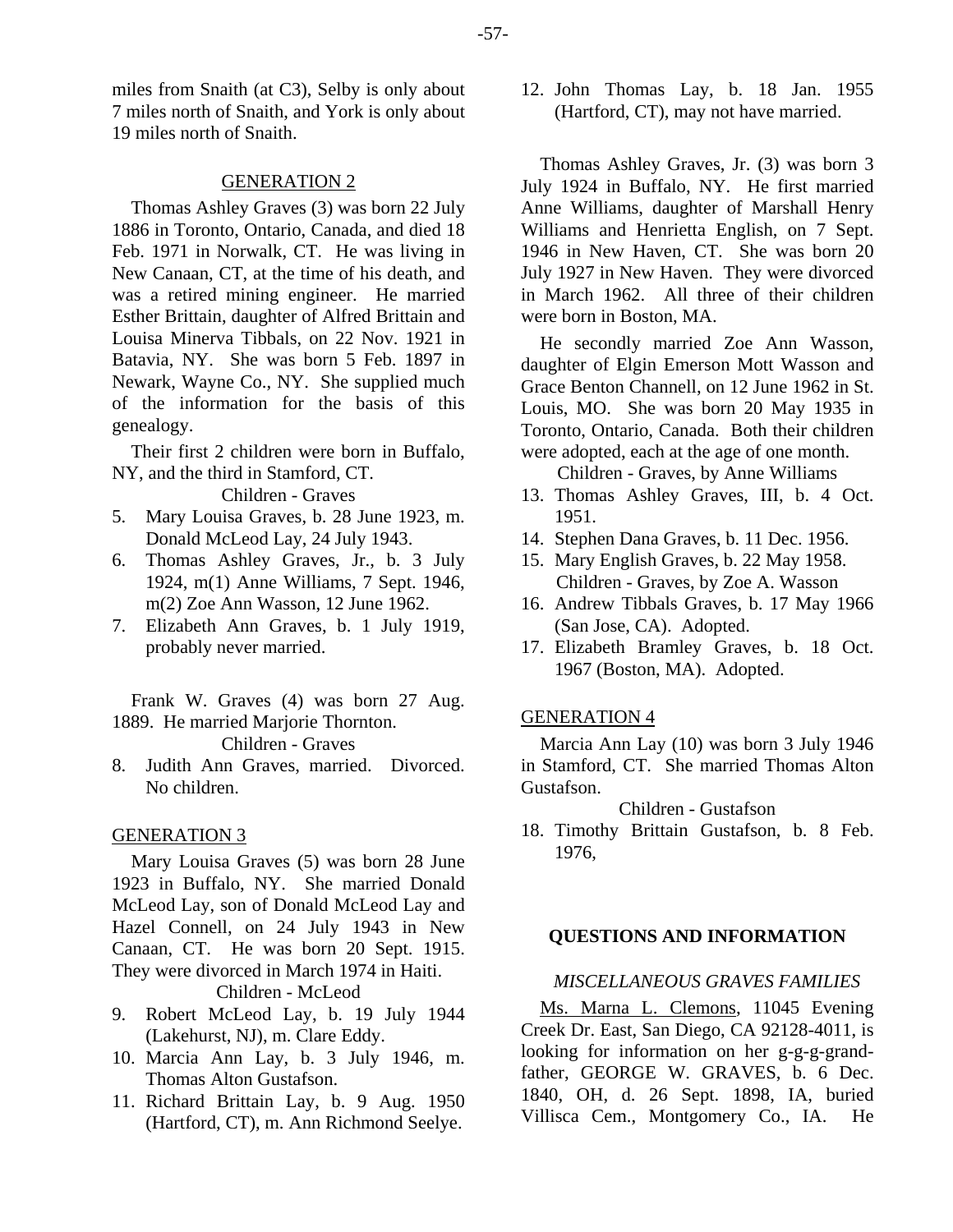served in 6th Ohio Cavalry, Co. D, and 12th Ohio Cavalry, Co. H, during the Civil War. He married Nancy Elizabeth Beard on 15 May 1867, Highland Co., OH. She was b. 2 July 1850, Highland Co., OH. They had a daughter, Jessie May Graves, b. 10 Feb. 1868, Highland Co., OH, and no other known children. The family lived near Galesburg, Knox Co., IL for 6 years (c. 1867-1873), and moved to the area of Villisca, Montgomery Co., IA about Oct. 1873.

She has not been able to find George Graves in the 1860 census. The only possible match in the 1850 census is a George Graves, age 10, living in the household of James Rankin in Scioto Co., OH. This household consisted of James Rankin (age 38 in 1850), head of household; wife, H.A. (age 29 in 1850); R. Harness (age 11); and M.S. Rankin (age 7).

(ED. NOTE: She had a previous query on p. 89, 1992 GFNL.

This is the same family as discussed on p. 72, 1987 GFNL, from Mrs. Thelma S. Kauffman. That query discussed the family of George Graves, b.c. 1782, who was on the Washington Twp., Scioto Co., OH tax list for 1810 to 1820. He was the grandfather of George W. Graves, b. 1840. The descent is from John Graves of VA & OH: John<sup>1</sup>, George  $W^2$ , William A.<sup>3</sup>, George W.<sup>4</sup>.

The earlier descent may be from Capt. Thomas Graves of VA as follows: Thomas<sup>1</sup>, John<sup>2</sup>, Ralph<sup>3</sup>, Ralph<sup>5</sup>, Richard<sup>6</sup>, William<sup>7</sup>, George<sup>8</sup> b.c. 1782. Help is needed to prove the earlier lineage and resolve the discrepancy of who is the father of the George Graves born 1782.)

Mr. Frank W. Collier III, 813 Restover Ct., Nashville, TN 37214, descended from JOHN GRAVES and Sarah ------ of VA & OH, the same as in the preceding query, would like any new information on John and Sarah, and would like to contact other descendants.

Mrs. Dollie Treese, 1905 West Windsong St., Apache Junction, AZ 85220, is very interested in finding information on her birth parents. She was born in Dec. 1963 in Elkhart General Hospital, Elkhart, IN, to EARL J. GRAVES and Roberta Fay. They married in 1963, before Dollie was born. Her father worked in Warsaw, IN at the time, and her mother had been married previously and had 1 son and 1 daughter. Dollie now has 2 children of her own.

Mrs. Joan Cavaness Graves-Edwards, 135 Turner Ave., Anna, IL 62906, is descended from EDWARD GRAVES and Elizabeth Mirron of TN. Edward, a native of TN, died 6 July 1851 in TN. Elizabeth was a native of PA, and was buried in Scott City, MO. Their children were Samuel H. Graves, b. 1837, m. Mary C. Littlejohn, and Amanda M. Graves, m. ------ DeVouch. She would like to learn more about this family and Edward's ancestry.

She would also like to hear from anyone having a Hogendoubler or Metzger in their family tree.

Mr. Dewey E. Tindle, 549 Gratz Brown, Moberly, MO 65270, is looking for more information on his part of the family. His ggrandfather, William Barber, married Amelia ("Millie") Graves on 20 May 1842 in Whitley Co., IN. Millie was b. 27 Feb. 1817 in OH, and d. 18 Jan. 1867 in Fremont Co., NE. Her parents were probably JAMES GRAVES, b. 1808 in VA, and Amelia ("Milla") Malone, b.c. 1800 in VA. According to one source, they were married about 1830, but that does not sound right. The same person recorded Amelia Graves as born in 1837. Can anyone provide correct information with proof?

Mrs. Beatrice Kerr, 1028 North West, Lima, OH 45801-3676, is descended from the Quaker family of THOMAS GRAVES of New Castle Co., DE as follows: (1) Thomas Graves, (2) Sarah Graves (1674-1744) m. Jonathan Wynne, (3) Jonathan Wynn (c. 1710-1788) m. Ann Warrer, (4) Isaac Wynn (1741-1807) m. Mary ------, (5) Jane Wynn (1775-1850) m.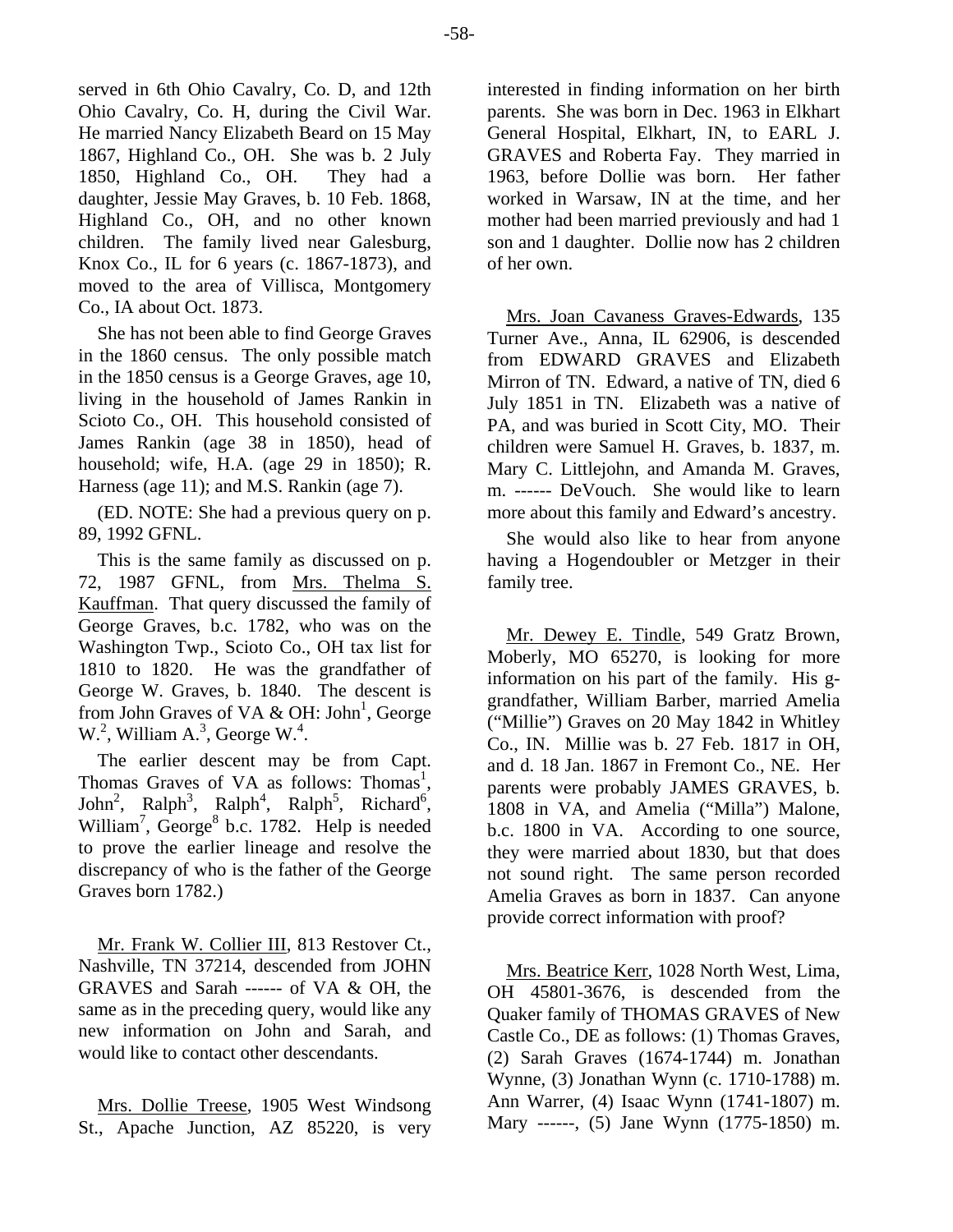Moses Nixon, (6) Moses Jefferson Nixon (1812-1896) m. Nancy Ann Latimer, (7) William Jefferson Nixon (1846-1936) m. Amelia Ann Lucas, (8) George Jefferson Nixon (1882-1975) m. Stella Pearl Bartlett, (9) Beatrice May Nixon, b. 1915, m. Harold Graham Kerr.

She also has a second Graves line, and she would appreciate help on the early ancestry. It is: (1) Dorcas Graves (1685- ) m. Philip Cox, (2) John Cox (1703-1767/8), (3) Dorcas Cox m. Capt. Moses Ayers, (4) Jane Ayers (1754- 1831) m. William Nixon, (5) Moses Nixon (1774-1854) m. Jane Wynn (same as gen. 5 in first line of descent). Can anyone help with the parents of Dorcas Graves?

Mr. Raymond L. Prink, 349 Stow St., Fond du Lac, WI 54935, is "looking for information on a WILLIAM GRAVES of New York City. He married my relative Amanda Prink around 1840. They lived there until somewhere around 1893. Any information would be appreciated."

# *GRAVES FAMILIES OF THE BRITISH ISLES*

Mrs. Walker R. Greaves, 412 Lakeview Dr., Mobile, AL 36695, sent her husband's descent from WILLIAM GREAVES of Whitfield, Northamptonshire, England. She would be interested in more information on this part of the family.

The line is: (1) William Greaves, m. Susanna ------, (2) Thomas Greaves, b. 1694, d. 1741, bur. Syresham Church, Northamptonshire, m. Elizabeth Garner of Adderbury, Oxfordshire, d. 1755, (3) Thomas Greaves, b. 1732, d. 28 Aug. 1783, m. Elizabeth Danser, b. 1728, d. 1795, (4) Thomas Greaves, b. 1756, d. 11 Aug. 1826, m. Jane King, d. 1845, (5) Thomas Greaves, b. Feb. 1797, d. 14 Dec. 1837, m. Susanna Coates, b. 1801, d. 1875, (6) Rev. Thomas Albert Greaves, b. 21 Sept. 1829, Haversham, Buckinghamshire, d. 6 June 1893, bur. Great Leighs, Essex, missionary to Sydney, Australia, m. 18 Feb. 1857, Moseley (which one?), Agnes Mary Wilson (one of 18 children), b. 1833, Sherringham, Norfolk, d. 1922, 7 children, (7) Rev. Alban Greaves, b. 10 Nov. 1858, New South Wales, Australia, d. 11 July 1903, Forest Hill, Oxford, England, m. 23 May 1887, Rockingham Co., NC, Emily Norcom Smith, b. 4 Jan. 1867, Leaksville, NC, d. 1 July 1944, Ridley Park, PA, (8) Thomas Guy Greaves, b. 27 June 1888, Reidsville, NC, d. 22 June 1972, Mobile, AL, m. 28 June 1916, Forest, VA, Ellen duVal Radford, b. 3 Dec. 1892, Forest, VA, d. 19 Feb. 1975, Mobile, AL, (9) Walker Radford Greaves, b. 20 Jan. 1922, Mobile, AL, m. 28 Aug. 1948, Denver, CO, Elsie Tyson, b. 7 March 1927, Lowndesboro, AL.

Mrs. Mavourneen M. Wagner, secretary of the Hillingham Family History Society, 91 Pole Hill Rd., Hillingdon, Uxbridge, Middlesex UB10 0QD, England, sent the following Graves/Greaves/Grave/Greve references taken from church registers and the census in her area.

Could the William Greaves who married Maria Alice Goldsworthy and was a son of James Greaves, saddle-tree maker, have been part of the family of William Greaves of Rotherham, Yorkshire (on pp. 34-35, 1995 GFNL)?

Entries in the registers of St. John-the-Baptist, Hillingdon, Middlesex, England

Burials

28/04/1759, Uriah Grave of Hillingdon

03/05/1843, Mary Ann Grave of Hillingdon, 22 years

Marriages

04/05/1714, John Bradford & Jane Grave, both of Iver (Bucks)

- 12/09/1830, James x Graves, bachelor, of this parish & Martha Leach, spinster, of this parish. Witnesses: George Taylor, Bethiah Cox. By Banns, with consent of father.
- 16/04/1864, Matthew Herrett, full age, bachelor, wheelwright of Hillingdon, father William Herrett, bricklayer. Maria Grave, full age, spinster of Hillingdon, father Stephen Grave (dead), shoemaker. Banns. Witnesses: John Arthur, Sarah Grave.
- 12/09/1865, William Greaves, full age, widower, pawnbroker of Stepney. Father: James Graves,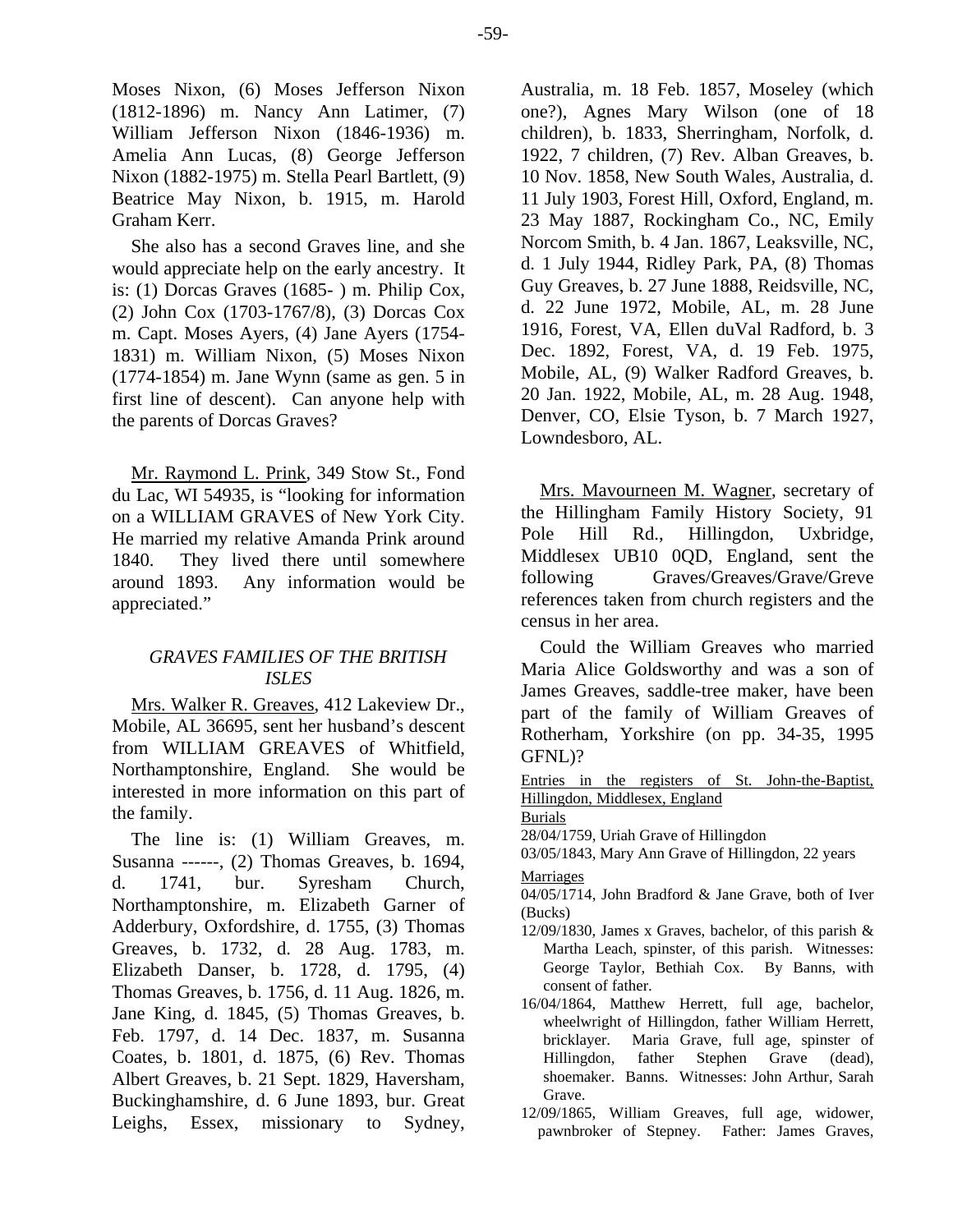saddle-tree maker. Maria Alice Goldsworthy, full age, spinster of Hillingdon. Father: Samuel Heath Goldworthy, gentleman. Licence. Witnesses: Samuel Heath Goldsworthy, Mary Ann Goldsworthy.

#### Baptisms

- 29/02/1824, William Grave, son of Stephen (shoemaker) & Mary Ann of Hillingdon.
- 16/12/1829, Sarah Grave, dau. of Stephen (cordwainer) & Mary of Hillingdon.
- 06/12/1829, Jane Graves, dau. of Stephen (shoemaker) & Marian of Hillingdon.

Entry in the register of Harlington Church, Middlesex, England

04/12/1586, Robert Runwell & Agnes Greve married.

Census Return Entries, Uxbridge/Hillingdon & District

| Jane Grave born         |    |           | 1830 |      |
|-------------------------|----|-----------|------|------|
| Maria                   | "  | 1849      |      |      |
| Mary                    | Ħ  | 1806      |      |      |
| Mary A.                 | "  | 1822      |      |      |
| Sarah                   | 11 | 1826      |      |      |
| Sarah                   | "  | 1861      |      |      |
| Stephen                 | Ħ  | 1822      |      |      |
| <b>Ann Graves</b>       |    | born 1796 |      |      |
| Charles                 | "  | "         | 1780 |      |
| <b>Elizabeth Graves</b> |    |           |      | 1820 |
| Hannah                  | Ħ  |           | 1850 |      |
| "<br>John               |    | 1827      |      |      |
| Richard                 | "  |           | 1796 |      |
| Sarah                   | Ħ  |           | 1800 |      |
| Sarah                   | Ħ  |           | 1837 |      |
| Thomas                  | 11 |           | 1787 |      |
| William                 | Ħ  |           | 1867 |      |
| William                 | Ħ  |           | 1841 |      |
| Jane Greaves            |    | born 1830 |      |      |
| Maria                   | "  |           | 1836 |      |
| Martha Ann              | "  |           | 1833 |      |
| Mary Ann                | Ħ  |           | 1798 |      |
| Sarah                   | "  |           |      | 1828 |

Mrs. A. U. Turnor, 21 Church Lane Ave., Hooley, Coulsdon, Surrey CR5 3RY, England, is descended from the following Graves family and would like to learn more about them.

#### **DESCENDANTS OF JAMES GRAVES AND SARAH ------ OF STOCK, ESSEX, ENGLAND**

#### GENERATION 1

James Graves (1) married Sarah ------. They lived in Stock, Essex, England. Mrs. Turnor has found no record of them in Stock prior to 1804.

Children - Graves

2. James Graves, b. 22 April 1804, m. Mary Ann Lobley, 22 Sept. 1822, d.c. 1858-59.

#### GENERATION 2

James Graves (2) was born 22 April 1804 in Stock, Essex, England, and died about 1858- 59. He married Mary Ann Lobley on 22 Sept. 1822 at Nevendon, Essex.

(There was a Lobley family in Pudsey, Yorkshire that might be related to Mary Ann. It is also interesting that there was a Rebecca Greaves, daughter of Thomas Greaves and Sarah ------, baptized 10 Oct. 1819 in Pudsey. Could there have been a connection with this Graves family?)

Children - Graves

- 3. Mary Graves, b. 1823.
- 4. Sarah Graves, b. 1824.
- 5. Rebecca Graves, b. 1826, m. George Cudby, 1851. Ancestors of Mrs. Turnor.
- 6. Eliza Graves, b. 1830.
- 7. Susan Graves, b. 1833.
- 8. Jessie Graves, b. 1838.
- 9. John Graves, b. 1838, m. Emma ------.
- 10. Hannah Graves, b. 1842.

#### GENERATION 3

John Graves (9) was born in 1839. He married Emma ------.

Children - Graves

- 11. Samuel J. Graves, b. 1868.
- 12. Henry Graves, b. 1871.

Ms. Joan Procter, 133 Stoke Rd., Leighton Buzzard, Bedfordshire LU7 7SR, England, is not a Graves descendant. However, she inherited the following letter and family records. She said, "Benjamin Graves and his daughter Betsy may have settled in New York.

I think the Murrells must have been related to the Graves. Elizabeth Graves married John Shaw and their daughter Martha married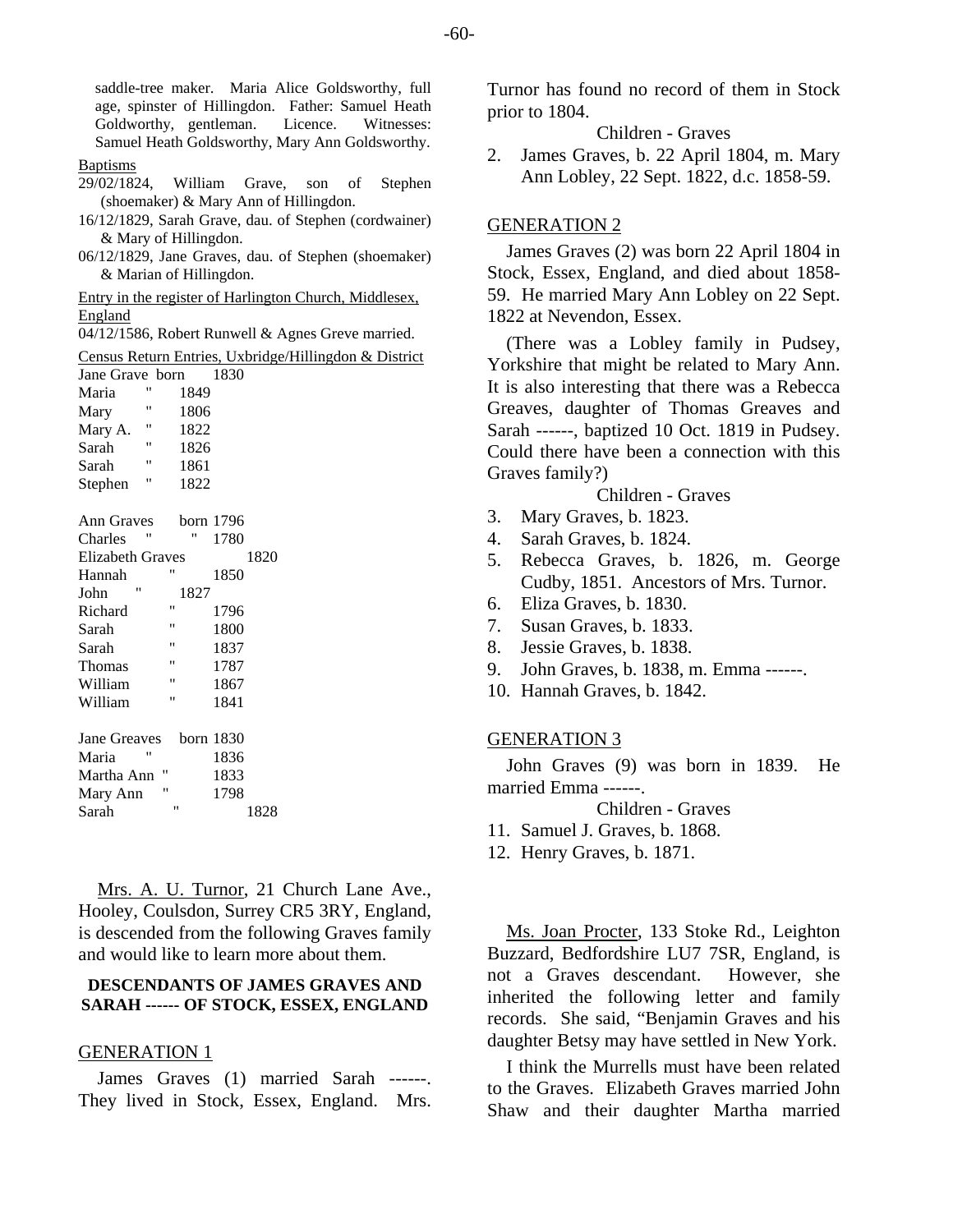Thomas Turk and were the parents of Samuel Turk, who in 1847 married Eliza Constable, my great-grandaunt."

- Family Records
- Will Murrell was born Aug. 15, 1738
- Mary Murrell was born Dec. 31, 1739
- Thomas Murrell was born July 10, 1742
- Elizabeth Graves was born May 28, 1745
- Thomas Graves was born Jan. 19, 1747/8
- Benjamin Graves was born March 13, 1751
- Mary, daughter of John and Elizabeth Shaw, was born 24th March 1770, baptized April 15th, died May 9, 1798
- John Shaw was born April 14, 1772, baptized April 26, died 18 Jan. 1774
- William Shaw was born April 16, 1774, baptized May 1, died 18 June 1784
- John Shaw was born Jan. 10, 1778, baptized Feb. 10, departed this life Oct. 3, 1791
- Thomas Shaw was born May 13, 1780, baptized June 24
- Martha Shaw was born Aug. 1, 1783, baptized Aug. 12

Marriage solemnized in the Parish of Saint Mary Magdalen, Bermondsey, in the County of Surrey, in the year 1779. Thomas Turk of this Parish, Batchelor, and Ann Jones of the same, Spinster, were married in this church by Licence this twelfth day of September in the Year One Thousand seven hundred and seventynine, By me, F. Malthus, Minister. This marriage was solemnized between us -- Thomas Turk, Ann Jones, In the presence of Richard Jones, Joshua Jones.

Marriage solemnized in the Parish of Christ Church, in the County of Surrey, in the Year 1817. Thomas Turk of this Parish, Widower, and Martha Shaw of this Parish, Spinster, were married in this Church by Banns this thirty first day of March in the Year One thousand, eight hundred and seventeen, By me J. H. Mapleton, Rector. This marriage was solemnized between us -- Thomas Turk, Martha Shaw. In the presence of William Mackie, Jemima Mackie, Elizabeth Stone.

Letter from Benjamin Graves to his sister, Mrs. Elizabeth Shaw:

#### New York, 24 July 1790

### Dear Sister

Since I have been in America I have never received a line from you which is very astonishing indeed considering I am the only Brother you have living. I wrote you several on my first arrival in this Country which I have no doubt but you received, but not receiving any letters in reply caused a similar silence on my part, howsoever having lately heard from my cousin Mr. Martens, wherein he mentions having communicated to you my existence & that you and your family were all well & living at Dulwich, had determined me one more to write you a few lines, to acquaint you that thank God I am in perfect health, & through his blessing I have experienced but few days illness since I have been in this country, but various have been the turns of fortune attended at times with great fatigue particularly in War time, when I was obliged to follow the Army, & at the siege of York Town in Virginia, when Lord Cornwallis was taken prisoner I met with good treatment, at the end of the War I embarked for a desolated island, which was intended to be settled by People who then left this place, but not finding it to answer my expectations, I left it and went to the West Indies in search of employment but after a short time finding I could do nothing there, I returned to this country among my acquaintances, thro' whose means I soon found employment as a Clerk in a Countinghouse in which capacity I have always remained, and can with great trust say that I have hitherto given general satisfaction to my employers, & have no doubt but I shall continue to merit the esteem of everyone.

The last letter I ever received from my brother was dated in the beginning of the year 1786 which I never thought proper to answer, he is gone now but I can with great truth declare he never acted the Brotherly part to me, I was too submissive & sacrificed myself too much to his interest to benefit by him, as long as I was found to be usefull, & that in reality he could not do without me, he was very willing to keep me, but when he went into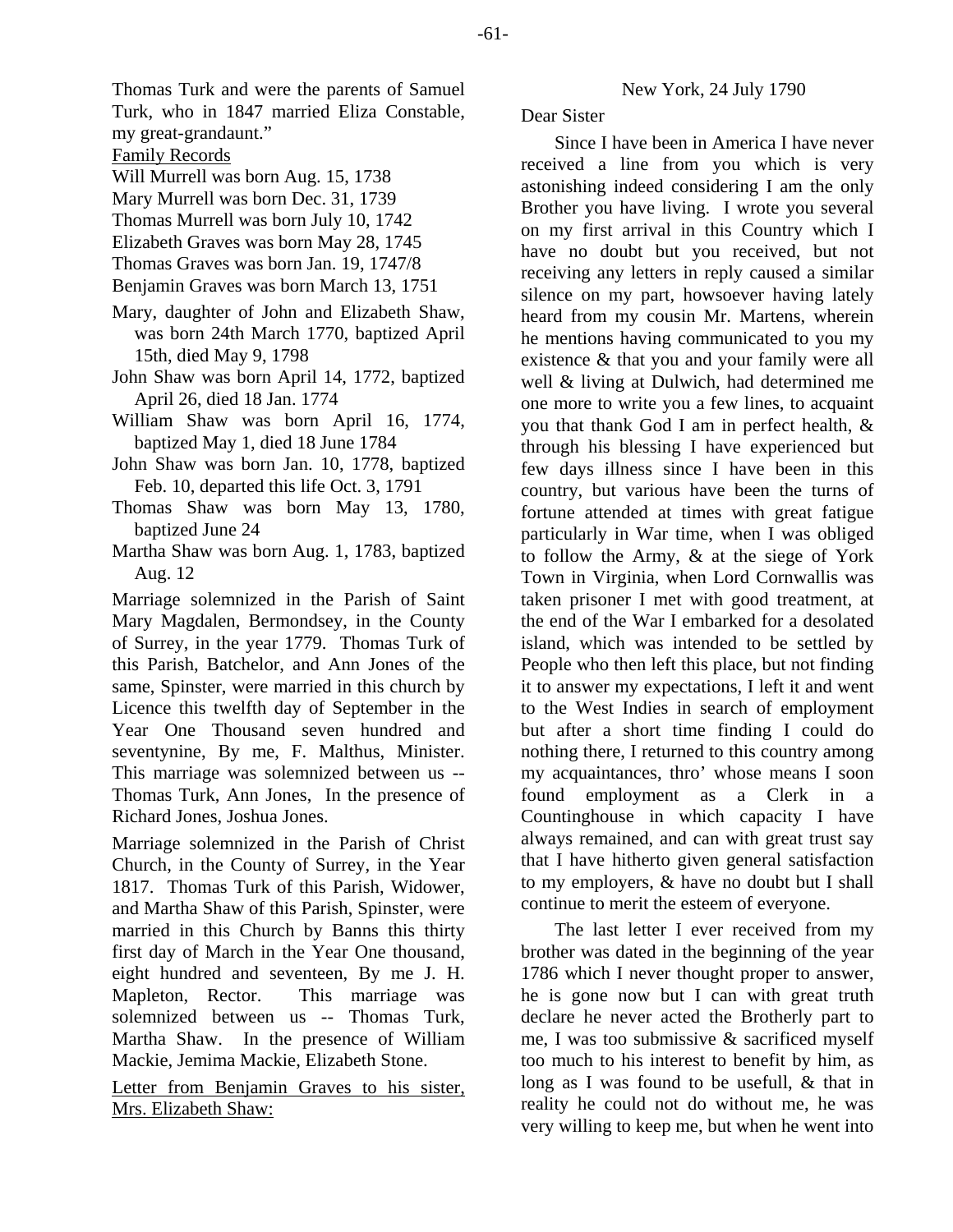Partnership with Mr. Martens who could write the Italian, I was soon persuaded to attempt following the Sea again, when a few years before that, he persuaded me to leave it off. I find he did leave you a trifle say £20 it was hardly worth your acceptance, he conceived I suppose when he did that he was doing a great action, God forgive him, as for my own part I am not disappointed to find he forgot me, as I never expected anything from him.

My little Girl Betsy arrived her last November, & I am well pleased she is with me. She is a fine little Girl, but tells me she does not know anything about you. I shall be well pleased to receive a letter from you, you can always find opportunity to write & when you go to London you will find at the New York Coffee House in London in Sweetings Alley near the Exchange always ships bags for New York in which you can put your letter, directed to me in New York & there is no fear but it will arrive safe to my hands, when I receive a letter from you I shall then write you more fully concerning myself. Capt. Wilson who is the Bearer of this has promised to deliver it to yourself with his own hands & he will relate to you as far as he knows concerning me, my best Love attend you & yours & believe me that I shall remain & ever shall

# Your Affectionate Brother

# Benjamin Graves

Addressed to: Mrs. Elizabeth Shaw, at Dulwich near Camberwell, favoured by Capt. Wilson, who is requested to deliver it with his own hand.

Mrs. Pat Gaskell, "Ambleside", 39 Brynton Rd., Macclesfield, Cheshire SK10 3AF, England, has submitted the information for the following genealogy (gen. #136).

#### **DESCENDANTS OF JOHN WILLIAM GREAVES AND AMELIA LEANING OF BARTON-ON-HUMBER, ENGLAND**

#### GENERATION 1

John William Greaves (1) was a tower man (what does that mean?). He married Amelia Leaning, daughter of Annie Moment and Joseph Leaning. Amelia's siblings were: Emily; Evelyn; Mabel, m. Jack Chesney; Jack, d. 3 Aug. 1974, age 81, m. Maud ------; Louis; and Maud. Amelia reportedly changed the family name from Graves to Greaves because she did not like the name Graves. The family lived at Barton-on-Humber (Barton upon Humber), Lincolnshire, across the Humber from Kingston upon Hull, England.

Children - Greaves

- 2. Cyril Rupert Greaves, b. 17 Nov. 1905, m. ------, 27 Oct. 1934, d. 4 March 1988.
- 3. Muriel Greaves, b. 1912, d. 10 Sept. 1993. Twin of Jenny.
- 4. Jenny Greaves, b. 1912, m. Rowland Thompson.
- 5. Althea Mabel Greaves, m. James Thornton Farrow, d. 5 Oct. 1991.
- 6. William Harold Greaves, m. ------.
- 7. Doris Edith Greaves, m. Ben Espin.

#### GENERATION 2

Cyril Rupert Greaves (2) was born 17 Nov. 1905 and died 4 March 1988. He married ------ on 27 Oct. 1934.

Children - Greaves

- 8. Geoffrey Michael Greaves, b. 12 Sept. 1938, m. Janet Smith, 17 March 1962.
- 9. Patricia Greaves, b. 31 May 1943, m(1) Brian Edward Ness, 22 Sept. 1967, m(2) Stephen William Gaskell, 23 March 1991.

Jenny Greaves (4) was born in 1912. She married Rowland Thompson.

Children - Thompson

- 10. John Thompson, m. Frances ------.
- 11. Barbara Thompson, m. John Nettleton.

Althea Mabel ("Meg") Greaves (5) married James Thornton Farrow. She died 5 Oct. 1991.

Children - Farrow

12. Malcolm Thornton Farrow, b. 27 March 1943, m. Pat ------, d. 13 Nov. 1992.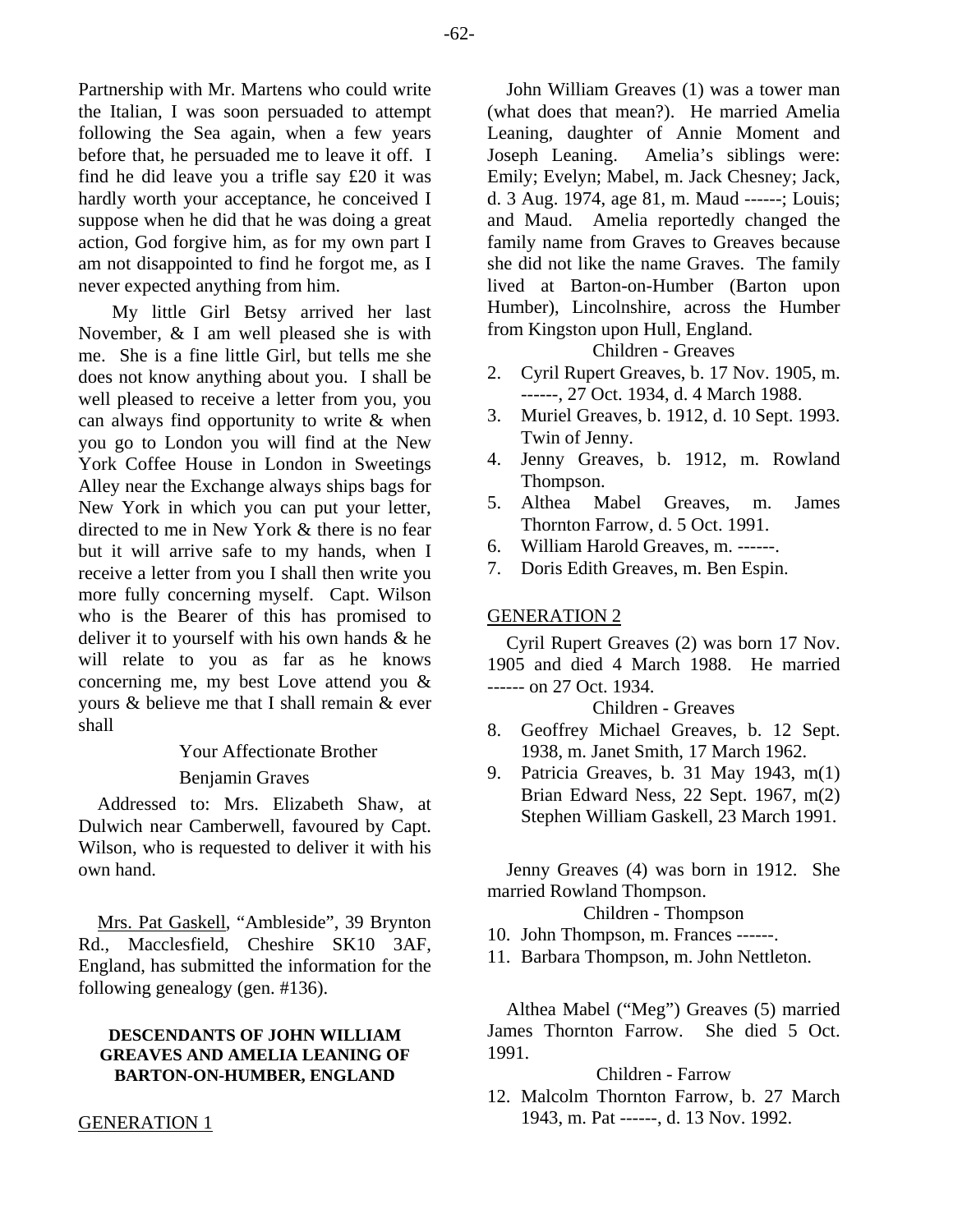William Harold Greaves (6) married ------. Children - Greaves

14. Jack Greaves, m. Barbara ------.

Doris Edith Greaves (7) married Ben Espin. Children - Espin

15. Ian Espin, m. Margaret ------.

16. Angela Espin, m. Peter Morley.

#### GENERATION 3

Geoffrey Michael Greaves (8) was born 12 Sept. 1938 and was baptized at St. Peters, both in Barton on Humber. He married Janet Smith on 17 March 1762 at Winteringham All Saints. She was born 3 Dec. 1941.

Children - Greaves

17. Susan Jane Greaves, b. 21 April 1965, m(1) David Vollans, 3 Sept. 1988, m(2) Lee David Knapton, 12 March 1993.

Patricia ("Pat") Greaves (9) was born 31 May 1943 at Winterton (near Scunthorpe), Lincolnshire, and was baptized at Winterton All Saints. She first married Brian Edward Ness on 22 Sept. 1967 at Scunthorpe. They divorced in 1991. She secondly married Stephen William Gaskell on 23 March 1991 at Macclesfield, Cheshire. were born at Macclesfield.

Children - Ness

- 18. Rachel Elizabeth Ness, b. 20 Sept. 1969.
- 19. Duncan Edward Ness, b. 29 Nov. 1970.

John Thompson (10) married Frances ------. Children - Thompson

20. Andrew Thompson

Barbara Thompson (11) married John Nettleton.

Children - Nettleton

- 21. Simon Nettleton
- 22. Joy Nettleton
- 23. Jonathan Nettleton
- 24. Mark Nettleton

Malcolm Thornton Farrow (12) was born 27 March 1943 and died 13 Nov. 1992. He married Pat ------.

Children - Farrow

- 25. Jane Farrow
- 26. Rachel Farrow
- 27. Richard Farrow

Ian Espin (15) married Margaret ------. Children - Espin

- 28. Rosemary Espin
- 29. Sally Espin
- 30. James Espin
- 31. Rebecca Espin

## Angela Espin (16) married Peter Morley. Children - Morley

- 32. Philip Morley
- 33. Sarah Morley

#### GENERATION 4

Susan Jane Greaves (17) was born 21 April 1965, and was baptized in 1965 at Winteringham All Saints. She first married David Vollans on 3 Sept. 1986 at Winteringham All Saints. They divorced in 1992. She secondly married Lee David Knapton on 12 March 1993 at Scunthorpe Reg.

#### Children - Vollans

34. Sophie Vollans, b. 8 Dec. 1992 (Scunthorpe), bapt. 2 May 1993 (West Halton).

Mrs. Margaret E. Fitter, Greensleeves, 6 Avon Rd., Keynsham, Bristol BS18 1LJ, England, is interested in information on CHARLES JAMES GRAVES or GREAVES who would have been old enough to be on the Electoral Register for 13 Russell Rd., Leyton, as owner/occupier in 1903. Leyton, now in London, was at that time in Essex.

"My maternal ancestor, Rose Reed, had a baby daughter, Ethel May Reed, on May 29, 1903 at 13 Russell Rd., Leyton. Ethel Reed's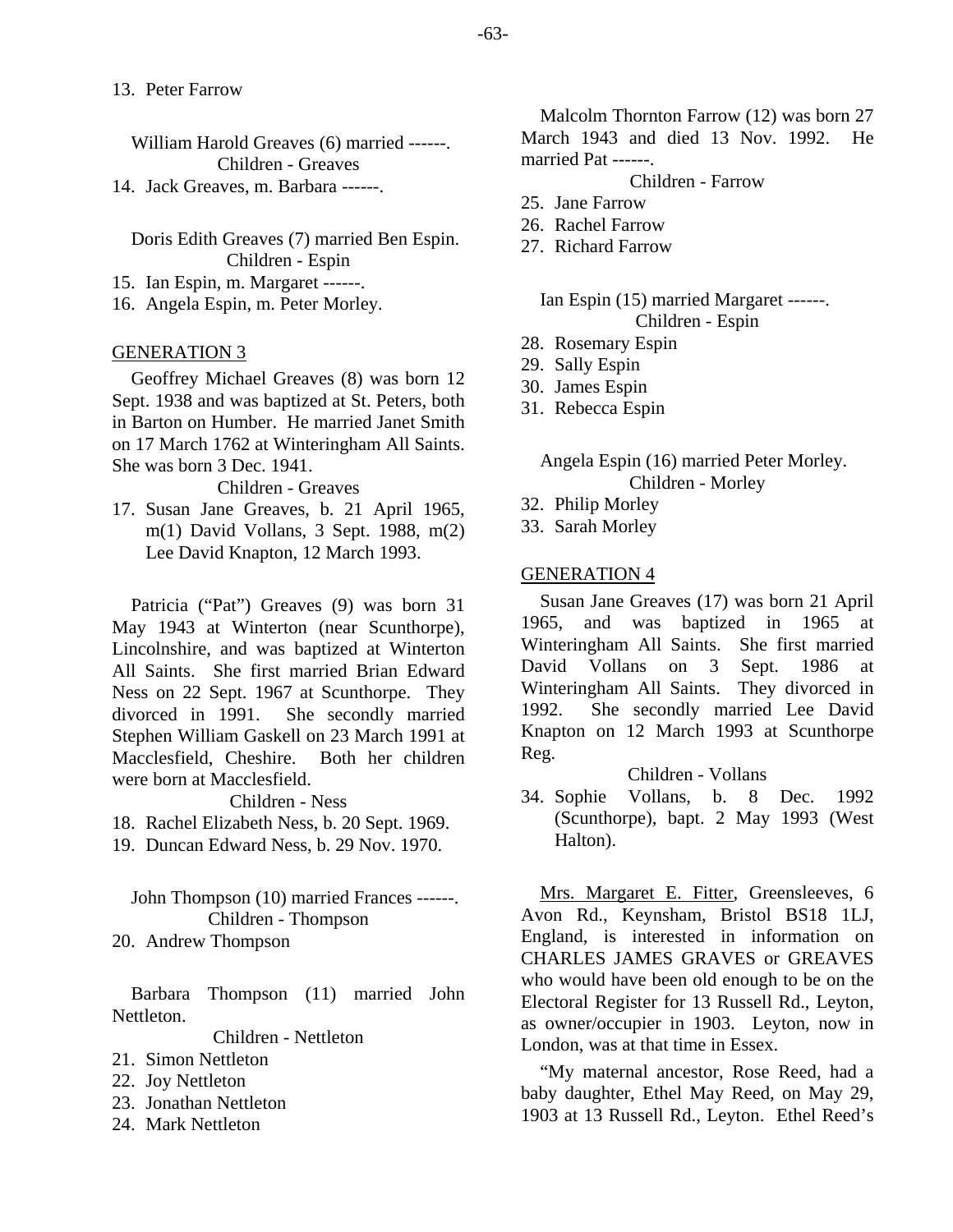birth certificate has no father's name, so she must have been illegitimate. All attempts to find her christening have failed. The owner/ occupier of 13 Russell Rd. before and after 1903 was Mrs. Emily Jarvis. Charles James Graves was there for only the year Rose's baby was born, possibly indicating that he (and family?) were looking after Rose until the baby was born. The baby, Ethel May, was fostered and brought up by Mr. and Mrs. Walter and Mary Ann Andrews in Plaistow, London.

If you have any Gr(e)aves who intermarried with Andrews, Jarvis, Reed or Foulger in the London area, late 19th-early 20th century, or any knowledge of a Charles James Graves, adult in London/Essex in 1903, I would be so grateful to have the information."

Mrs. Wendy Pardy, 80 Abbotsbury Rd., Broadstone, Dorset BH18 9DD, England, is interested in the ancestry of her g-g-ggrandmother, ANN GRAVES, who married James Harris on 21 Sept. 1817 at Towcester, Northants. The family later lived at Duston, Northants. She has not been able to find a record of baptism for Ann, nor any other information.

Mrs. Susan J. Phillips, 30 Asterby Rd., Scunthorpe, South Humberside DN17 2DN, England, wrote that her g-g-grandfather, CHARLES GRAVES emigrated to America about 1885. He was born in 1850 and married Hannah Morgan, born 1850. They had children. A son, John, later returned to England, married, and had a family. He had the nickname "Yank" because of having been to America.

"I got this information from a distant greatuncle, and when I looked through the 1891 census the family were not on it. I do not know if Charles and Hannah returned to this country." She would appreciate help.

Mrs. Eileen Williams, 127 Broadway, Eccleston, St. Helens, Lancashire WA10 5PB, England, has been doing her Henthorn(e) family history. In it, 75% of the present day family go back to James Henthorn and his wife SARAH GREAVES. James Henthorn was born 9 Feb. 1690 and Sarah Greaves was born 5 July 1691. They were married 22 April 1714 and had 8 children. James had a daughter out of wedlock after Sarah died. They came from the Crompton/Shaw area on the moors above Oldham, Lancashire.

What is the ancestry of Sarah Greaves?

Ms. Beverley Stegeman, 85 Oxlade Dr., New Farm 4005, Brisbane, Australia, is interested in the Quickfall family. Her records show that Christopher Quickfall married Ellen Graves on 11 Nov. 1853 in Limber, Lincolnshire, England. Ellen was born 20 July 1827 in Laceby, Linc. Her parents were WILLIAM GRAVES and Ann ------. They had another daughter, Elizabeth, born 14 Jan. 1827.

Christopher and Ellen had 5 children: Francis, b. 1854, Limber; Joseph, b. 1859, Limber; Frederick, b. 1866, Melton, m. Betsy Cheeseman; Charlotte, b. 1867, Limber (?); Emma, b. 1870. Christopher's parents were Francis Quickfall and Mary Jackson.

Ms. Sonja Smith, The Knoll, Orleton, near Ludlow, Shropshire SY8 4JA, England, is descended from ANN GRAVES and Aaron Ledome, and would like to learn more about her earlier ancestry. The parish register for Hemingbrough, East Riding, Yorkshire, shows: Nov. 23, 1779, Aaron Ledome, bachelor, and Ann Graves, spinster, both of Bowthorpe. Witnesses: Joseph Kirlew and Samuel Sowry.

Further searching in Hemingbrough records for baptisms, burials and marriages between 1740-60 yielded only one Graves entry: Barlby, 23 April 1747, Robert Graves and Elizabeth Mills, marriage.

The Bubwith parish register (East Riding, Yorkshire) showed 2 Graves entries for baptisms between 1744 and 1762: June 17,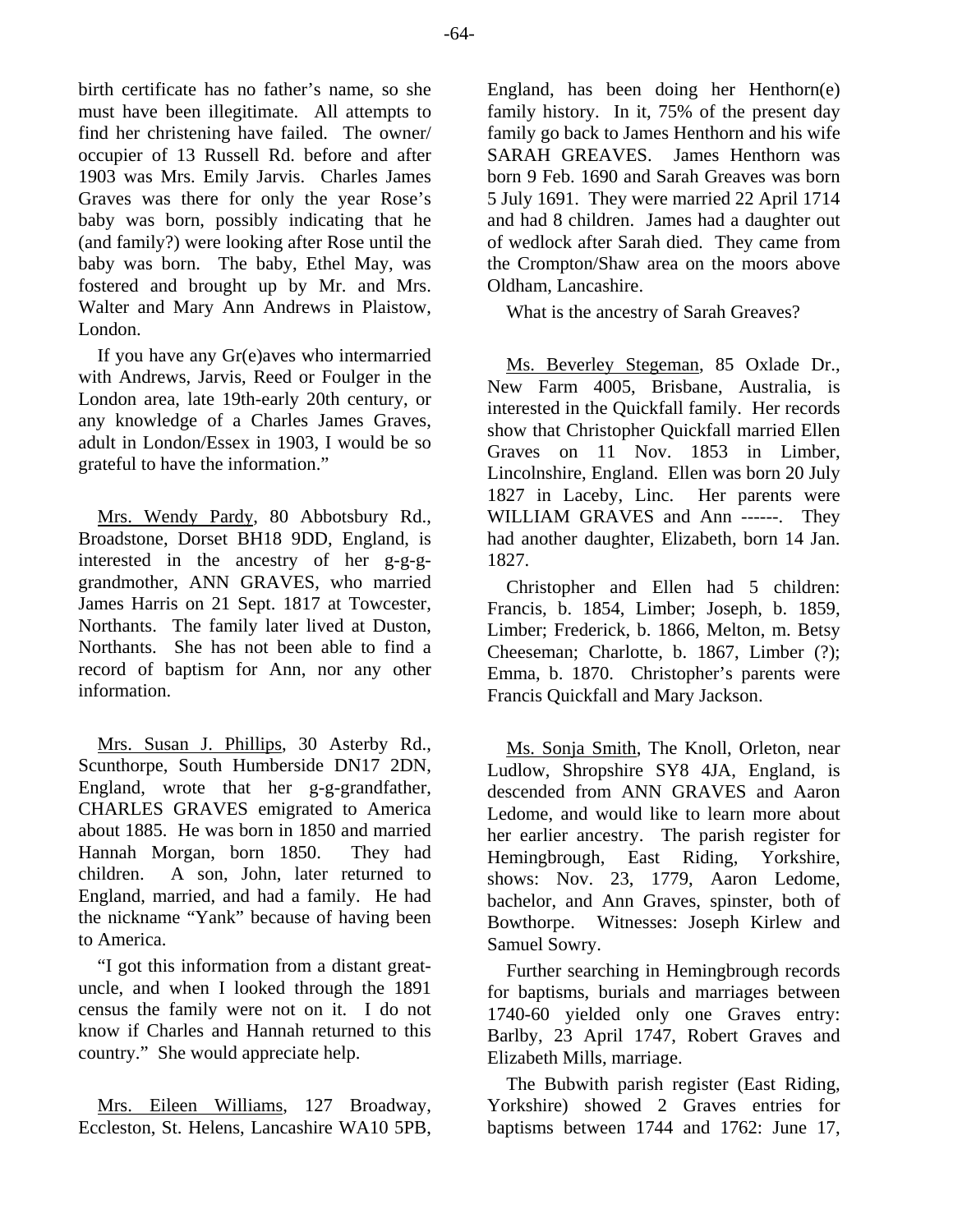1750, Frances, dau. of Francis Graves of Spaldington; April 9, 1754, Mary, dau. of Richard Graves of Spaldington.

Mr. R. O. Griffin, 15 Highfield, Sale, Cheshire M33 3DN, England, recently found that his great-grandmother was Edith Constant Graves, daughter of WILLIAM ALEXANDER GRAVES, a ship's captain supposedly from Northern Ireland.

Edith was born 5 April 1874 in Brooklyn, NY, and married Mr. Griffin. There is apparently a connection with a tobacco plantation in America. Even though Edith's father was a ship's captain, he supposedly made a lot of money in tobacco in America, lost it, and then settled in Manchester, England with his family. When he died 3 Nov. 1920 in Didsbury, Manchester, at age 74 (b.c. 1846) he is listed as being a clerk at a tobacco factory.

Mrs. Eileen Shirley, 70 St. Dunstan's Crescent, Worcester WR5 2AQ, England, is interested in the Greaves family of Ombersley, Worcestershire, butchers in the village from 1843 to 1908.

The only member of the family said to have emigrated to the U.S. was Solomon, son of George and Emily Greaves, baptized 9 Nov. 1868 at Ombersley, last of 12 children. Solomon probably emigrated about 1889-90 when he became 21.

Previously the family came from the Droitwich area only 4 or 5 miles away, and the family can be traced back to THOMAS GREAVES, married in Sept. 1770.

Miss Caroline P. Langran, 9 Antonine Crescent, Redhills, Exeter, Devon EX4 1SP, England, wrote that her g-g-g-grandmother, Ann Langran, became a widow in 1804 at East Molesey, Surrey. A few years later she married JAMES GRAVES, a baker. He was born in Wymondham, Norfolk, and many years her junior. They had a son Thomas Graves; his tombstone adds Mr., denoting status. His wife, Sarah, was born at Yatton, Somerset, and her maiden name may have been Avery. Thomas Graves ran a bakery business at West Molesey, and his surviving half sister and brother, Catharine Langran and Joseph Langran, had similar businesses at East Molesey and Tottenham, respectively.

Ms. Gaye Dwyer, 4 Luisa Court, Melton South, Victoria 3338, Australia, has been researching the name of Wilkes and found that the mother of his g-g-grandfather, Charles Henry Wilkes, was SARAH GRAVES. Charles was born to George Wilkes and Sarah Graves c. 1837 in Birmingham, England. No siblings have yet been found. George Wilkes was a "White Master", but he doesn't know what that was. He would appreciate help with the family and parents of George and Sarah.

Mrs. Mary M. Andrews, 1404 Greenwich Dr., Manteca, CA 95336, wrote that her maternal grandmother was HANNAH GRAVES, born about 1792 in the area of London, England. She never left England. She married James Parkhurst on 4 July 1822. Their 3 children came to the U.S. and settled in the New York City area.

She would appreciate help.

Mr. Colin A. Currie, 46 Gorman St., Toowoombra, Queensland 4350, Australia, is looking for information on a JOSEPH GREAVES, born about 1880 in Scotland, and married Annie Neil in 1900 at Glasgow, Scotland. They had 6 children. Annie and the children moved to Australia in 1927, and Joseph was never seen again. He had a sister, Ada Mary Graves, who m(1) Robert Davidson and m(2) William McIntosh. Joseph worked as a ship steward. Mr. Currie would appreciate help.

Ms. Madeleine E. Mitchell, NE 1010 Alfred Lane, Pullman, WA 99163, is "an 8th generation descendant of JOHN GRAVES of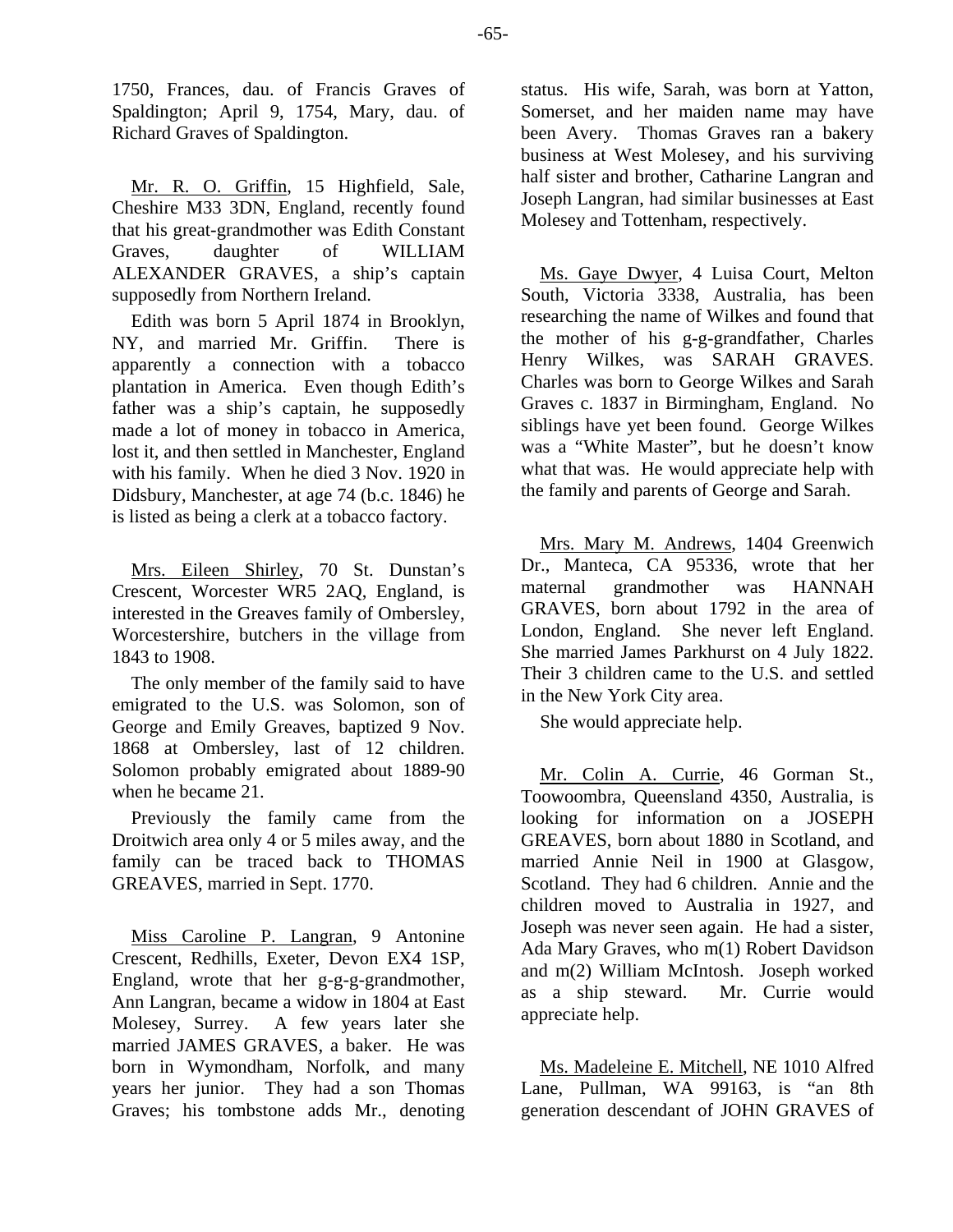Jamaica, West Indies. I know he was English, but I have been unable to find any link yet to England. His wife Bathshua Herring's family I have traced back to 1480 in Coventry, Warwickshire." She has found 564 descendants of John Graves.

Her descent is: (1) John Graves (c. 1718-29 July 1773) m. Bathshua Herring, (2) Charles Graves (7 Sept. 1749-after 1788) m. Johannah Woulfe (c. 1756-after 1789), (3) Bathshua (or Bathsheba) Graves (1780-1860) m. Charles Dussard, (4) Bathsheba Morton Dussard (1811-1869) m. William Arscott, (5) Sarah Bathsheba Arscott (1841-1890) m. William Cover, (6) Mary Ann ("Minnie") Louise Cover (1875-1943) m. Henry Queenborough Levy, (7) Doris Christine Levy, b. 1910, m. William Keith Murray Mitchell, (8) Madeleine Enid Mitchell, b. 1941.

"The first documented event I have for John Graves is his marriage to Bathshua Herring 16 July 1743 in the Parish of Westmoreland, Jamaica. I estimate he was born about 1718. He had two brothers, Thomas and Joseph, named in his will." His 3 children were Samuel, Bathshua, and Charles.

She has not been able to find a link with earlier Graves families in Jamaica or England, and says it is possible that John could have arrived via Barbados, or that he could even have come from New England.

#### *NORTHERN GRAVES FAMILIES*

Ms. Diana Moore, 804 West 7th St., Corona, CA 91720, is anxious to learn more about her g-g-grandmother, FRANCES GRAVES, b. 1853, Waddington, NY, d. June 1929, Buffalo, Erie Co., NY, m. Frank or John C. Edwards. Her descent is: (1) Frances Graves, (2) Mabel Louisa Edwards, b. 10 March 1881, Buffalo, NY, d. 8 Oct. 1937, Buffalo, NY, m. Hugh Henry Moore, 31 Aug. 1905, Buffalo, NY, (3) Henry Perkins Moore, b. 30 Nov. 1911, Buffalo, NY, d. 15 Nov. 1973, Buffalo, NY, m. Kathleen Frances Lockhart, (4) Henry David Moore, b. 2 Dec. 1935, Buffalo, NY, m. Linda Ann Sehnert, (5)

Diana Lynn Moore, b. 11 June 1965, West Covina, CA.

(ED. NOTE: The first things to check are the death certificate of Frances Graves, which should list various information including the names of her parents, and census records. The 1880 and 1890 censuses should list Frances with her husband and their children, and the 1860 and 1870 censuses should show her as a child in the household of her parents, along with her brothers and sisters.)

Mrs. Jane F. Runyan, 1490 Hilton Ave., York, PA 17404-9777, has been trying for a long time to find a record of marriage for Edward Daniels, born 17 Feb. 1735, son of Ebenezer Daniels, b. 1702/3. Ebenezer Daniels married MARY GRAVES on 21 Oct. 1724.

The one daughter of Edward Daniels, Mary Daniels, married Obediah Mellott, and they were the g-g-grandparents of Mrs. Runyan's husband.

She sent some pages from *History of New London, Conn.* by Frances Manwaring Caulkins, 1895. This was a discussion of Rev. Matthew Graves, pastor of the church in New London, c. 1748-1779, and his more famous brother, Rev. John Graves of Providence, RI. They also had an unmarried sister, Joanna Graves, who first lived with Matthew and then, after his death in 1779, moved to Providence.

Mrs. Runyan wonders whether the Rev. John Graves may have married Mary Graves and Ebenezer Daniels, and whether they might have been related.

(ED. NOTE: Research on the Graves-Daniels connection has been done by Mrs. Betty Kay Anderson. See her articles on pp. 75-80, 1992 GFNL, and pp. 16-17, 1994 GFNL. Perhaps she can help.

Can anyone place John, Matthew and Joanna Graves?)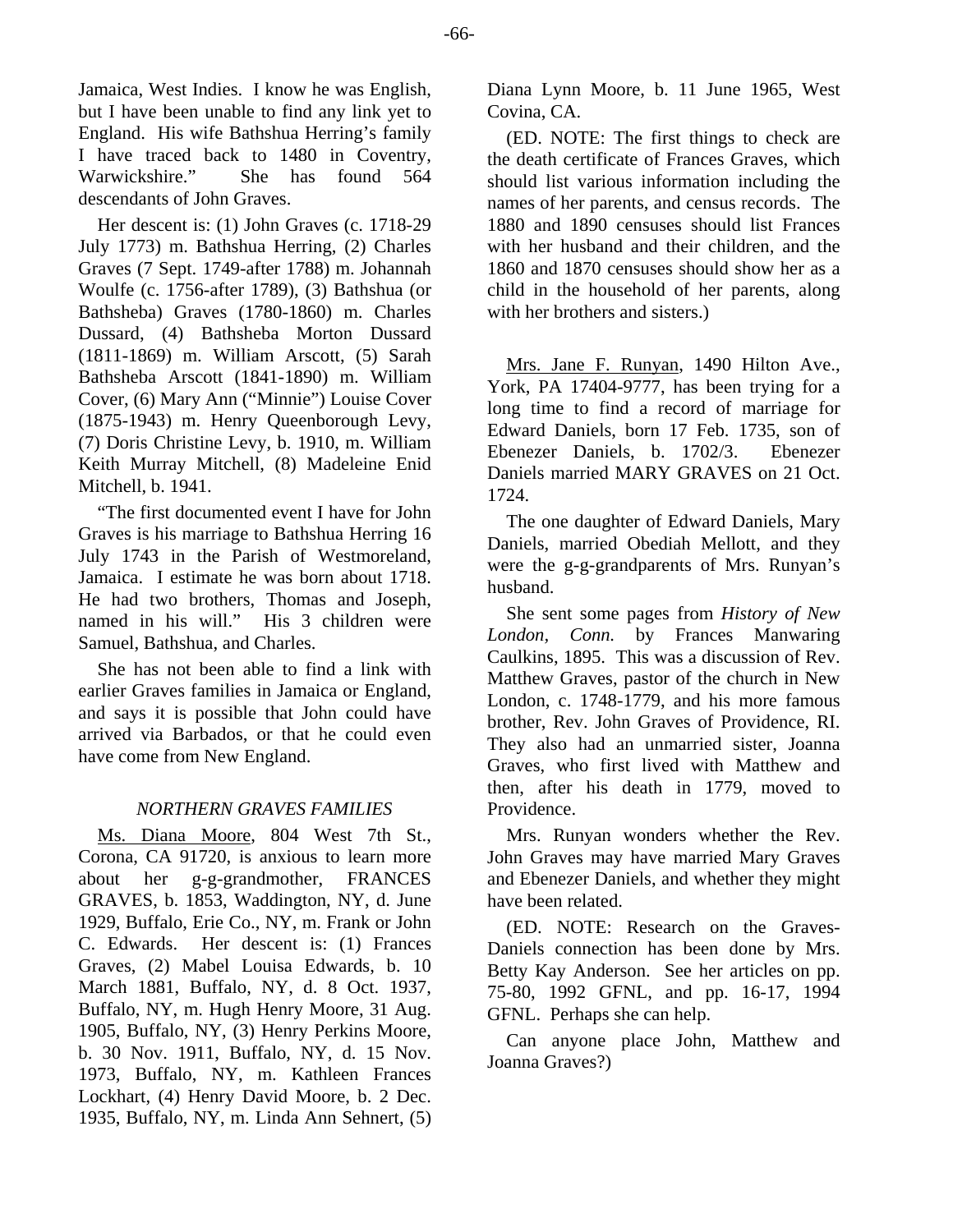Mr. William P. Foster, 116 Fendley Lane, Fair Play, SC 29643, wrote (referring to the book):

"I read the sections concerning David (533) and the related text very carefully. Of the three candidates for his father I believe two can be disqualified. The text states David's parents died when he was very young and he was brought up by his uncle Joseph Camp. David was born in 1785 according to the text. Chandler Graves is reported, in the text [p. 57], to have been alive in 1818 in the Chazy section of Champlain. David would have been 33 years old at this time. Unlikely that Chandler died while David was very young.

Eleazer also was alive and well in 1807 [p. 75] when he moved to East Chazy from Chazy, where he had been elected to be one of three assessors in 1804 [p. 56]. In 1807 David would have been 22 years old according to the text. Unlikely that Eleazer died while David was very young.

Unless some unreported Graves was the father of David, it looks like Matthew is the only viable candidate. This is also supported by the lack of information about Matthew, which is consistent with the early demise of both parents."

(ED. NOTE: This is an example of one of the several benefits of compiled and published genealogies being available to researchers.)

Mr. Harlan E. Ahlgren, P.O. Box 985, Sun City, CA 92586, is listed as #2614 in the Deacon George Graves book. Although he didn't submit information before publication of the book, he has now. The correct information for his immediate family is as follows.

# GENERATION 11

Edna Marie Margurite Snyder (2283) was born 5 Dec. 1899 in Columbus City, IA, and died 6 April 1977 in Iowa City, IA. She married Ingolf Oscar Andrew Ahlgren, son of Carl Magnus Jonsson Ahlgren and Anna Hasine Johannessen, on 6 June 1922 in Cedar Rapids, IA. His name was originally Ingolf Oskar Andreas Ahlgren, and a nickname was Ole. He was born 11 Jan. 1895 in Trondheim, Norway, and died 2 Nov. 1967 in Davenport, IA. Their first 2 children were born in Cedar Rapids, IA, and the last 3 in Davenport, IA.

Children - Ahlgren

2613a. son, b. and d. 28 May 1925.

- 2614. Harlan Edward Ahlgren, b. 7 Jan. 1928, m. Audrey Patricia Drake, 7 Sept. 1947. Children: Terence L., Richard A., Karl Edward.
- 2615. Robert Carl Ahlgren, b. 15 Nov. 1929, m. Norma May Kahler Prior, 5 Dec. 1964. Bob adopted Peggy Kahler and Mary Kahler, children by her previous marriage.
- 2616. Jeannine Anne Ahlgren, b. 3 Oct. 1930, m. Darwyn Arthur Van Gorp, 26 Aug. 1950. Children: Susan, Dirk, Peter, Paul, Craig.
- 2617. Marilyn Eileen Ahlgren, b. 1 May 1939, m. Alvie Wayne Sarchett, 28 Nov. 1959. Children: Bryce Wayne, Blythe Lynn.

Mrs. A. D. Mitchell, 2736 Thornton Ave., Regina, Saskatchewan S4S 1J1, Canada, asks: "What happened to Freeman Graves [#1102 on p. 119 of the book], son of Mary Leonard Kinney and Spellman Graves? He married a Mary Allen. Did they have any children? Were they some of the Graves connection who came to SD with Joseph Kinney and family?"

# *THOMAS GRAVES OF DE, QUAKER*

Mrs. Lorraine Martin, 914 South 5th St., Wateska, IL 60970, is apparently descended from the Quaker family of THOMAS GRAVES of New Castle Co., DE. Her descent is: (1) Thomas Graves, (2) Sarah Graves m. Jonathan Wynne, (3) Mary Wynne m. Noah Abraham, (4) Benjamin Abraham (1732-1785) m. Elizabeth Goshen.

Elizabeth was deceased when Benjamin wrote his will. He named all sons, married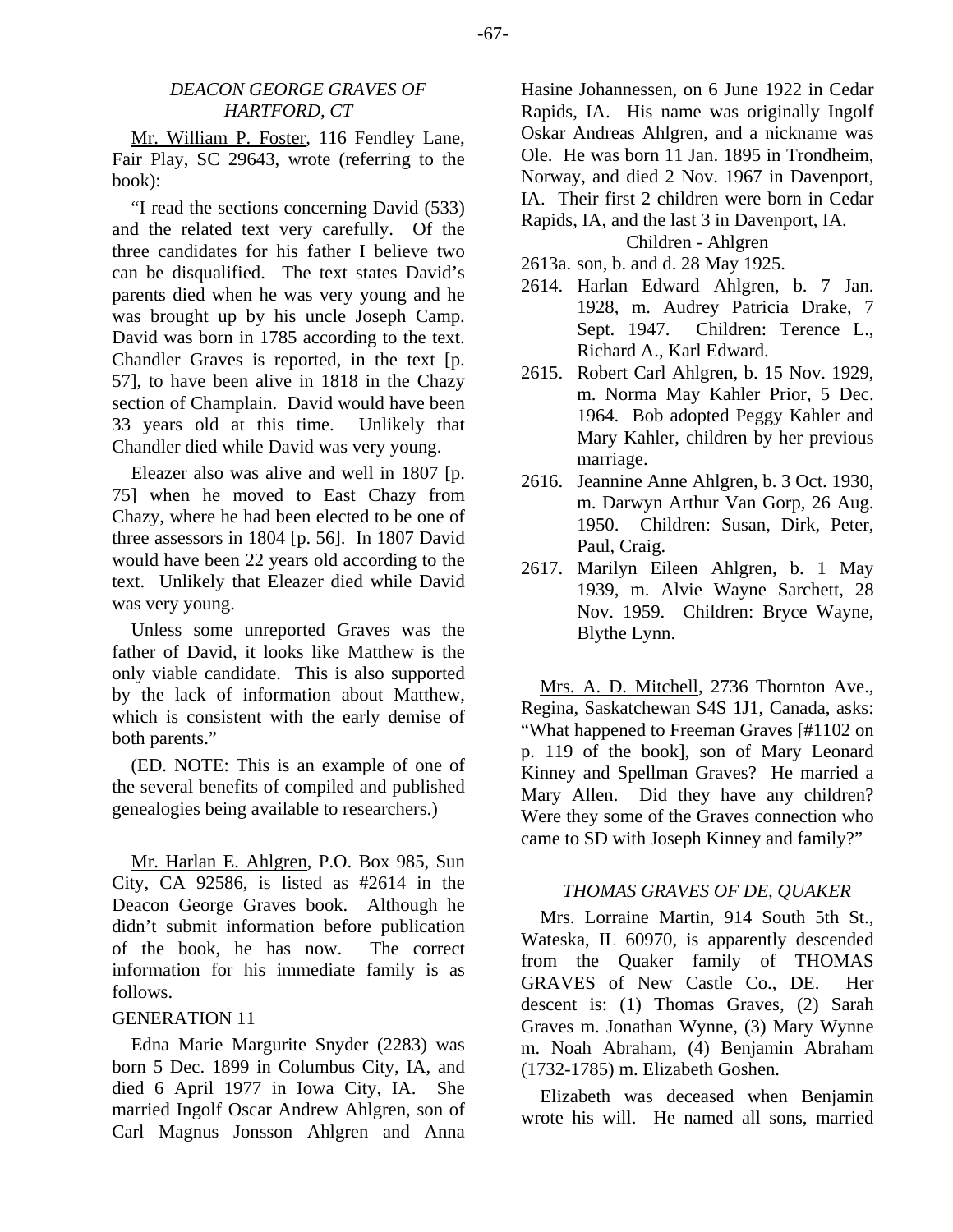daughters and their husbands, and "three little girls". The latter were to be given Bibles and share in the division of the estate, but their names were not given in the will.

"All of the married children are accounted for in Fayette Co., PA after Benjamin Abraham's death. They lived in the same area as my Jenkins line, one right next to Philip, Sr. My direct ancestor, Philip Jenkins, Jr., moved to KY where the rest of the Jenkins moved from 1798-early 1800's. On later censuses, Philip's wife is Hannah. Their first child was named Benjamin Abraham Jenkins. It is my belief that Hannah was a daughter of Benjamin, granddaughter of Noah and Mary Wynne Abraham. She would have been one of the 'little girls'."

She would appreciate help in proving her line.

(ED. NOTE: The names of the 3 girls may be listed in the probate papers of the estate. That should be checked.

A previous query on this part of the family by Mrs. Christine Crawford-Oppenheimer was on p. 38, 1994 GFNL. See also the query of Mrs. Beatrice Kerr earlier in this issue.)

Mrs. Jeannine W. Burger, 650 North Airlite St., Elgin, IL 60123, is probably descended from the Quaker family of THOMAS GRAVES of DE. She wrote: "In the continuing search to find the parents of my JESSE GRAVES who married Elizabeth Lloyd at Merion Monthly Meeting, Philadelphia Co., PA, in 1761, I would like to correspond with the descendants of Samuel Graves who married Sarah Bezer in 1702.

In particular, could I please hear from the descendants of the sons of the above Samuel, namely William, b. 1708; Samuel, b. 1710, who married Sidney Wynn in 1732 and d. 1746; and Jonathan who married Sarah Chandler and d. 1774.

Because my Jesse Graves was prob. b.c. 1735, I believe that he could be a son to one of these men."

(ED. NOTE: See her previous query on p. 40-41, 1992 GFNL.)

#### *SOUTHERN GRAVES FAMILIES*

Mrs. Cherl A. Wheaton, 9501 Evandale Dr., St. Louis, MO 63123, is still looking for the ancestry of LOUISA GRAVES, eldest child of 9 in a Graves family that left Virginia in the early 1830's. Some, possibly all, of the children were born in Albemarle and Nelson counties, VA. Louisa married John W. N. Page, also of VA. Louisa's parents and siblings went to Pike and Lincoln counties in Missouri.

(ED. NOTE: A previous query for her was on pp. 89-90, 1990 GFNL.

Louisa may be a descendant of Capt. Thomas Graves of VA. One possible connection is with the descendants of Peyton Graves and Charlotte Pinkard. Their children were born in Pittsylvania Co., VA, and many descendants lived in Montgomery Co., MO, next to Pike and Lincoln counties.)

Mrs. Helen Powell, P.O. Box 288, Pittsfield, MA 01202-0288, is seeking parents and ancestors of JAMES GRAVES, b.c. 1834, GA, and ISAAC GRAVES, b.c. 1839, GA, both living in Lee Co., GA in 1860 with the family of Thereasa Waterer (widow), b.c. 1812, VA. Were they brothers?

In 1850 James Graves was living in Sumter Co., GA with Thomas H. Stewart, b.c. 1826, GA, and his wife MARTHA (GRAVES) Stewart, b.c. 1827, GA. The Stewart children were: William Elliott, b.c. 1845, and Lucretia Elizabeth, b.c. 1847. Between 1851 and 1853 this Stewart family moved to Jones Co., MS and was recorded in the 1860 Jones Co., MS census with their additional children: Sarah C., b.c. 1851, GA; Lucinda E., b.c. 1853, MS; Thomas H., b.c. 1855; and Allice, b.c. 1857, MS.

Mrs. Carol Jean Webb, 3712 Modlin, Mesquite, TX 75150, is searching for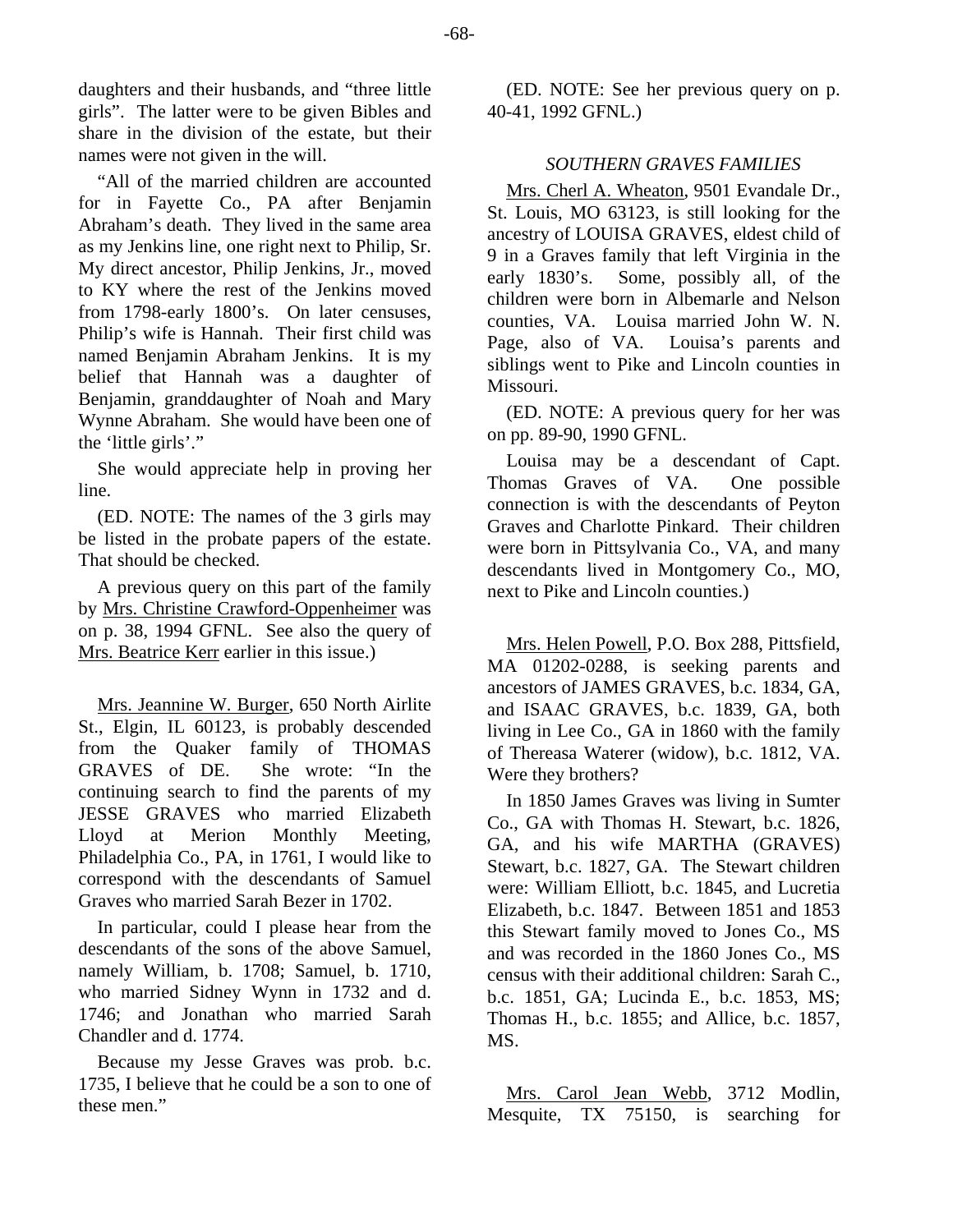information on GEORGE W. GRAVES who settled in Wood Co., TX around 1858, according to the tax list. He did not buy any land in Wood Co. His wife's name was given as Lewelander ------ on the 1860 census. He was b.c. 1814 in GA and she was b.c. 1821 in GA. Mrs. Webb would like to find his ancestry, his wife's maiden name, and photos of the family.

Their children, partly from the 1860 census for Holly Springs, Wood Co., TX, were:

- Matilda J. Graves, b.c. 1843, m. John William Patrick, 1860, d. 1880.
- George Graves, b.c. 1845.
- Albert J. Graves, b. 21 March 1847, m. Martha E. Grogan, 23 Oct. 1866.
- Mary Ellen Graves, b.c. 1850, m. G. W. Chapman, 7 May 1882.
- Robert Avery Graves, b.c. 1855, m. Mary Elizabeth Moore, c. 1876, d. 1890.
- Martha F. Graves, b.c. 1858.

(ED. NOTE: A previous query for this family was on p. 56, 1991 GFNL. George's full name was given there as George William Graves.)

Mrs. Mary Bettye Aston, 5101 Sanger Ave., Apt. 415, Waco, TX 76710, is descended from SUSANNAH GRAVES and Nathan Clampitt (or Clampett) as follows: (1) Susannah Graves, (2) Nathan Clampitt, (3) William Francis Clampitt, (4) Pressley Walter Clampitt, (5) Mary Bettye Clampitt m. ------ Aston.

She would like to learn more about her part of the family.

(ED. NOTE: As noted in the query for Mr. & Mrs. Jack Wackerbarth, p. 44, 1995 GFNL, it is believed that Susannah is descended from James Graves and Mary Copeland of VA & GA.)

Ms. Bonnie M. DeMaree, 60 Muddy Pond Rd., Kensington, NH 03827, is looking for help with her ancestor, WILLIAM GRAVES, who married Peggy Graham on 11 July 1812 in Harrodsburg, Mercer Co., KY. A daughter was Lyseney (or Sidney) Graves, b. 20 Aug. 1809 (or 1810), Mercer Co., KY, m. Michael Yankee on 4 June 1827 in Mercer Co., KY.

# *CAPT. THOMAS GRAVES OF VA*

Mr. Robert L. Smith, P.O. Box 531145, Birmingham, AL 35253-1145, is descended from Capt. THOMAS GRAVES of VA as follows: Thomas<sup>1</sup>, Francis<sup>2</sup>, Thomas<sup>3</sup>, John<sup>4</sup> m. Susannah Dicken, Thomas<sup>5</sup> m. Sarah Delaney, Liz<sup>6</sup>. Thomas Graves was born 14 Nov. 1733, and died in 1810 in Wolftown, Madison Co., VA. The children of Thomas, listed in his will, were: Susannah, b. 1758, m. Angus Rucker; John, b. 1760, m. Elizabeth Eddins; Thomas, b. 1762, m. Mourning Burrus; Sarah, b. 1764, m. William Hume; Joel, b. 1766, m. Sarah Graves; Benjamin, b. 1767, m. Elizabeth Collins; Mary, b. 1769, m. Abraham Eddins; Elizabeth, b. 1771, m. James Clark; Elijah, b. 1773, m. Sarah Gaines; Lydia, b. 1775, m. Joel Eddins; Ann, b. 1779, m. George H. Allen; Asa Walker, b. 1780, m. Sarah Kirtley; Jane, b. 1783, m. Edwin Cuddin Davis.

Bob Smith says his Liza Graves was born 1787 (1 Dec. 1787), married Mr. Eddins, and had son Franklin Harvey Eddins, b. 17 June 1822 in Madison Co., VA, m. Susan Jane Avery. Most of his information is from a book by Tom Floyd, *Lost Trails and Forgotten People*.

Was Liza the same as Elizabeth Graves? Who was the Mr. Eddins that Liza married? Can anyone provide proof that Liza was a daughter of this Thomas Graves?

Mrs. Terry Hunter Davis Jr. (Mary Jane Davis), 7451 North Shore Rd., Norfolk, VA 23505-1770, originally wrote that she is descended from a John Graves, maybe b.c. 1740-50, who lived in Albemarle Co., VA, and had a daughter Sarah Graves, b.c. 1770, who married John Toms in 1792.

She has now found the following Graves genealogy in *Critzer-Drumheller Ancestors* by Margaret C. Reese, Waynesboro, VA, 1979.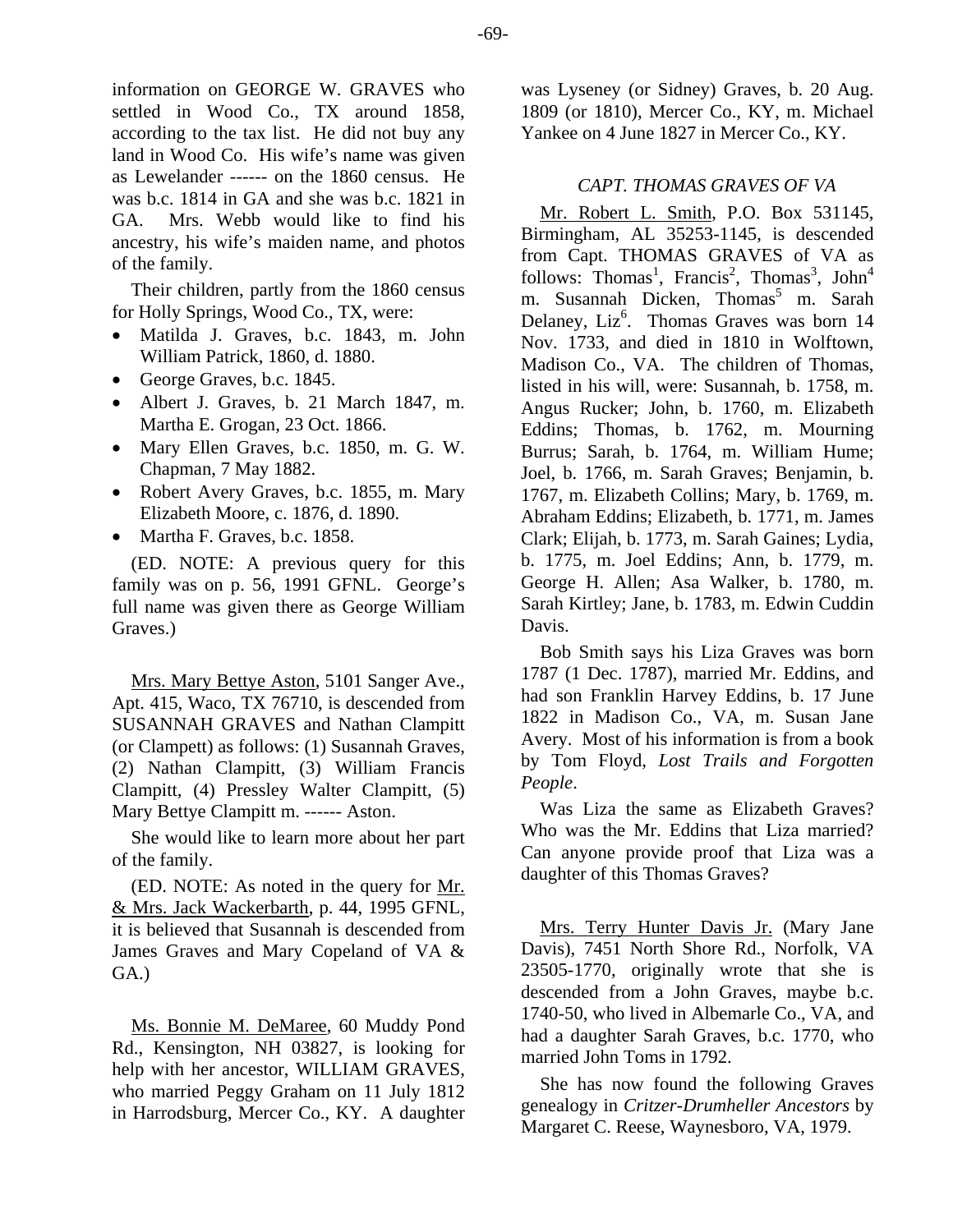# GENERATION 1

Capt. Thomas Graves (1) was born about 1580 in England. He married Katherine ------. Children - Graves

- 2. John Graves
- 3. Thomas Graves
- 4. Verlinda Graves
- 5. Anne Graves
- 6. Francis Graves

#### GENERATION 2

Thomas Graves (3) was born about 1617 in England, and died about 1674 in Gloucester Co., VA.

Children - Graves

- 7. Thomas Graves
- 8. Jeffrey Graves, m. Dorothy ------.
- 9. William Graves, m. Mary ------.

### GENERATION 3

Thomas Graves (7) was born about 1639-41. He married Mary ------. They lived in Abingdon Parish, Gloucester Co., VA.

Children - Graves

- 10. John Graves
- 11. Robert Graves
- 12. Thomas Graves, b.c. 1684, m. Elizabeth Moody.
- 13. Mary Graves
- GENERATION 4

John Graves (10) was born about 1677. He married Elizabeth ------. Because of the formation of new counties and acquiring new land, records of this family are found in Albemarle, Caroline, Goochland and Spotsylvania counties, VA.

Children - Graves

- 14. Thomas Graves
- 15. John Graves, m. Lucy Adams.
- 16. Elizabeth Graves
- 17. Matthew Graves, b. 1710, m. Susanna Adams.

#### GENERATION 5

John Graves (15) was born in the early 1700's. He married Lucy Adams before 1743. Children - Graves

- 18. Adam Graves, m. Mary Holland, 4 May 1769.
- 19. John Graves
- 20. William Graves

#### GENERATION 6

John Graves (19) married S. (probably Sarah or Susannah) ------ before 1778. They were listed in the 1810 Albemarle Co., VA census as both being over 45. Two of their 7 children, Sarah and Susannah, were ancestors of the Critzer family.

# Children - Graves

- 21. **Sarah Graves**, b. 1778, m. **John Toms**, 22 April 1792 (Albemarle Co., VA), d. 16 Jan. 1857 (Albemarle Co., VA).
- 22. Nancy Graves, b. 1781, m. Alexander Toms, 9 Sept. 1798 (Albemarle Co., VA).
- 23. Susannah Graves, m. John Jackson, 11 Nov. 1799 (Albemarle Co., VA).
- 24. **Richard Graves**, m(1) **Milly Murrell**, 14 March 1796 (Amherst Co., VA), m(2) Jane Fielding (widow), 28 Feb. 1799 (Augusta Co., VA).
- 25. John Graves, m. Lucy Turner, 17 Nov. 1807 (Amherst Co., VA).
- 26. Ann Graves, m. John Spears, 3 March 1812 (Albemarle Co., VA).
- 27. Thomas Graves, m. J. Turner, 20 Nov. 1810 (Nelson Co., VA).

(ED. NOTE: Her previous query was on p. 117, 1994 GFNL.

Although this brief genealogy has omissions and errors, it does provide some interesting information and clues. More proof would be appreciated. The correct line of descent is believed to be: Thomas<sup>1</sup>, John<sup>2</sup>, Ralph<sup>3</sup>, Ralph<sup>4</sup> m. Unity White, John<sup>5</sup> m. Elizabeth, John<sup>6</sup> m. Lucy Adams.

Not only does this new information seem to determine her line of descent from Capt. Thomas Graves, but the connection for Richard Graves who married Milly Murrell is exciting. This Richard Graves has long been confused with a Richard<sup>7</sup> Graves who married Nellie Tilley and was a son of David<sup>6</sup> Graves, son of Thomas<sup>5</sup> Graves and Ann Davenport.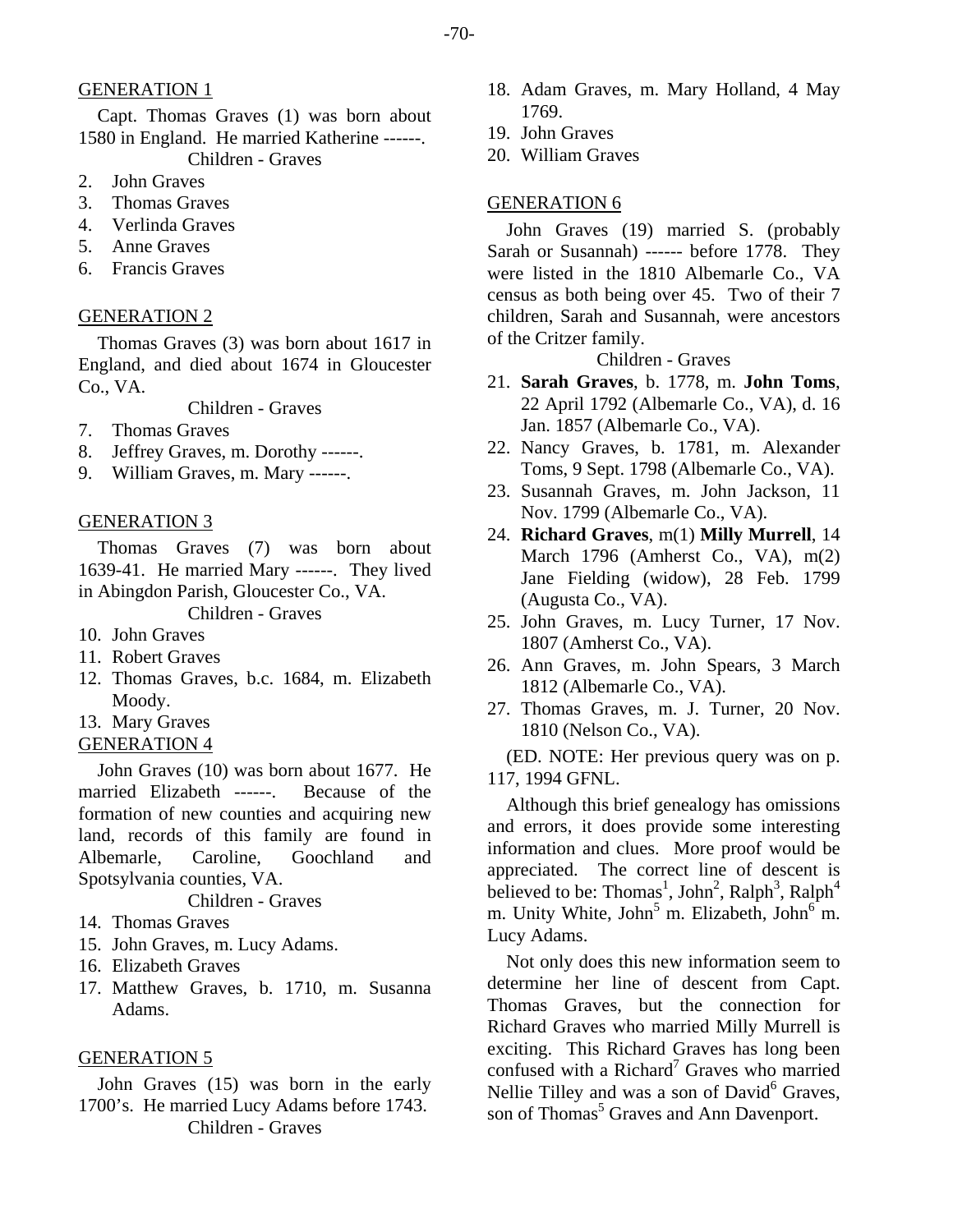The Graves families of Albemarle Co. have been difficult to get complete information on. Any help will be appreciated.)

Mrs. Virginia Whitaker, 1505 Fairview, Monroe, LA 71201-3313, has sent information showing that Elizabeth Graves and Zachariah Sims had a daughter Lydia. She married Jesse Pugh and they moved to Alabama about 1820, first to Conecuh Co. and later to Pike Co. where he died. Part of the evidence is a marriage settlement by John Creecy and wife Elizabeth (former widow of Zachariah Sims) to equalize division of slaves among legatees: John Sims, Thomas Sims, Jesse Pugh and wife Lyda, James Wait and wife Sarah, James Sims.

The line of descent from Capt. Thomas Graves of VA is: Thomas<sup>1</sup>, John<sup>2</sup>, Thomas<sup>3</sup>,  $John<sup>4</sup>, John<sup>5</sup>, Thomas<sup>6</sup>, Elizabeth<sup>7</sup>, Lydia<sup>8</sup>.$ 

Mr. John M. Graves, 23405 Woodway Rd., Bristol, VA 24202, a probable descendant of Capt. THOMAS GRAVES of VA, as discussed on p. 46, 1995 GFNL, has submitted the following summary of the descendants of his g-grandfather, Edmund Pennington Graves, b. 1824 in Fayette Co., KY. This chart is based on information given him by his cousin Mrs. Margie Ericson Laser, P.O. Box 1032, Guntersville, AL 35976, who did all the work behind it.

He has also found new information on the probable ancestry of Edmund. In the previous query, it was suggested that the descent was: Thomas<sup>5</sup> m. Ann Davenport, Richard<sup>6</sup>, John<sup>7</sup>, Jefferson<sup>8</sup> m(1) Mary Ann C. Graves, Edmund Pennington<sup>9</sup> Graves m. Helen Streck. Mary Ann C. Graves was descended through John $\bar{5}$ , brother of Thomas<sup>5</sup> as follows:  $\text{John}^5$  m. Frances ------, Joseph<sup>6</sup>, Hawes<sup>7</sup>, Mary Ann C.<sup>8</sup>.

Summarizing his present information, he wrote: "First, Edmund did not show up on that list of Jefferson Graves' children. Second, Hawes Graves moved to Tennessee and resided with Martha Graves Ewing and her husband William. Third, Edmund named one of his sons William Hawes Graves. Based on this I have to conclude that Martha C. Graves Ewing was the sister of Edmund Pennington Graves and that Hawes was their father. This would make Jefferson Graves the brother-inlaw of Edmund, not the father as we had previously thought."

#### **DESCENDANTS OF EDMUND PENNINGTON GRAVES AND HELEN STRECK OF KY**

CHILDREN:

- I. John Henry Graves, b. 23 May 1847, m. Blanche Martin
- II. Ferdinand Streck Graves, b. 2 March 1849
- III. Andrew Joseph Graves (8 June 1852-1933) m. Jennie Lisbeth Harris CHILDREN:
	- 1. John Kelley Graves (1874-?) m. Mary Carney CHILDREN: John Kelley Graves Andrew Carney Graves
		- Philip Ray Graves

Virginia Helen Graves

- Christine Graves
- Mary Alice Graves m. Preston Gilpin CHILDREN:
	- David Graves Gilpin

Sarah Ellen Gilpin

- Aline Harris Graves m. Grafton Brittle CHILDREN: John Grafton Brittle
- James Brittle 2. Thomas Alex Harris Graves (1876-1880)
- 3. Edmund P. Graves (1880-1897)
- 
- 4. Annie Lou Graves (1882-1916) 5. Andrew Basil Graves (1885-1977) m.
	- Katherine Lee Funk CHILDREN: Louise Graves m. Jack White Jack White, Jr. Evelyn White Mildred Graves m(1) Swen Ericson, m(2) Roy Hamby CHILDREN: Eric Ericson Margie Ericson Dorothy Kate Graves m(1) Jay Lokey, m(2) Owen Mooneyhan CHILDREN: Marie Lokey Jerry Lokey John McAlister Graves (1922-1962) m. Louise Fugate CHILDREN: Nancy Kathleen Graves (1949-) m. Charles Coleman

CHILDREN:

-71-